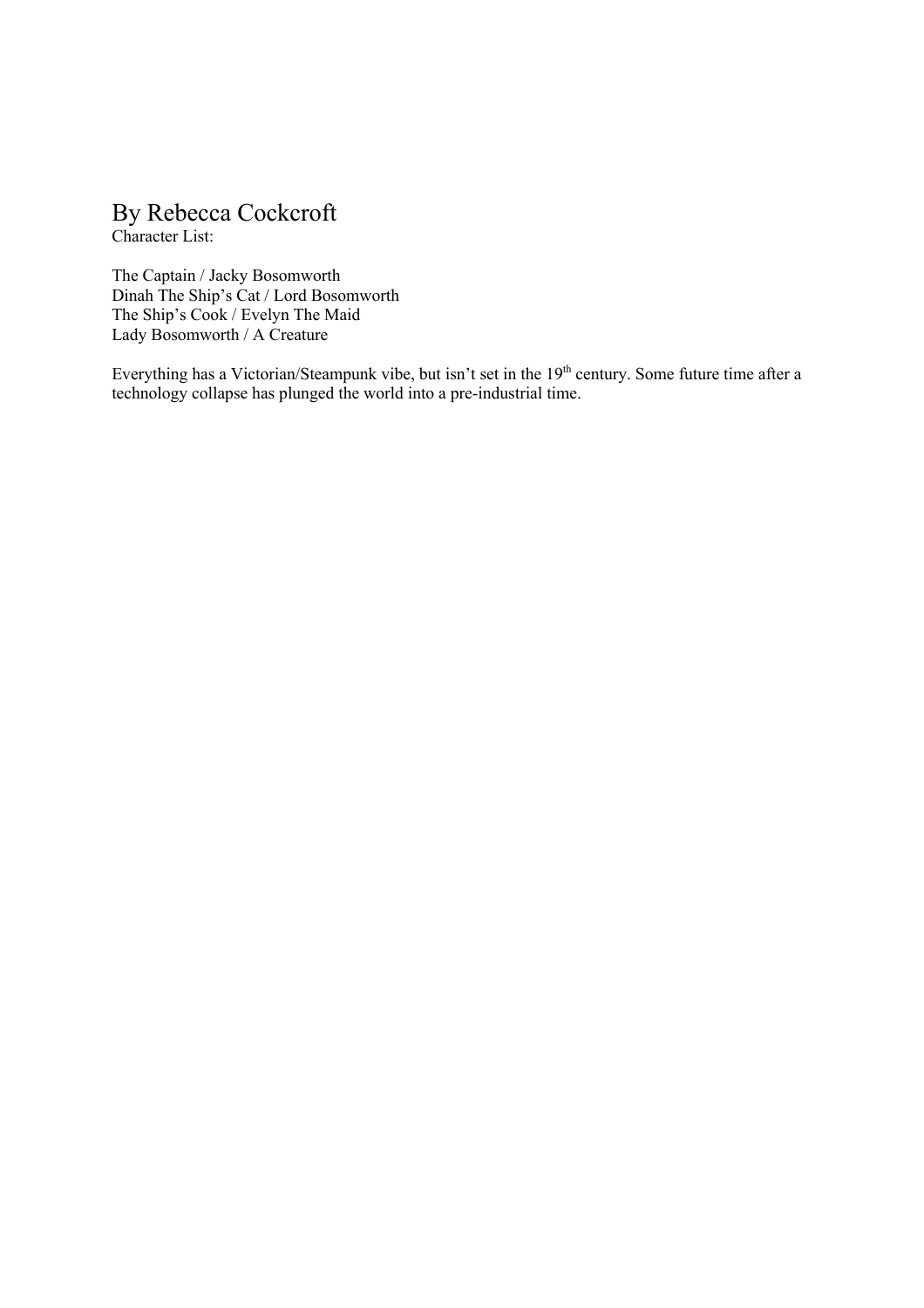# **ACT 1. SCENE 1. 3000KM FROM THE COAST OF ENGLAND**

*A large sailing ship, THE TROY, somewhere in the middle of the Atlantic ocean. The sea is calm and it is a glorious evening just after sunset. THE CAPTAIN sits in her desk chair looking out of the window, stroking THE SHIP'S CAT. Behind her is a large MAP OF TROY, clearly labelled.*

| $\mathbf{1}$         | The Captain: | Avast, Cat, would you look at that sky. I do love a sunset.                                                                                                                                                                                                                                              |
|----------------------|--------------|----------------------------------------------------------------------------------------------------------------------------------------------------------------------------------------------------------------------------------------------------------------------------------------------------------|
|                      |              | A bell rings off stage.                                                                                                                                                                                                                                                                                  |
| $\overline{2}$       | The Captain: | That's dinner.                                                                                                                                                                                                                                                                                           |
|                      |              | THE SHIP'S COOK appears, wielding a frying pan menacingly.                                                                                                                                                                                                                                               |
| 3<br>4               | Ship's Cook: | Right, Cap'n, dinner tonight is porridge and a battered saveloy. How about<br>that?                                                                                                                                                                                                                      |
| 5                    | The Captain: | That's it?                                                                                                                                                                                                                                                                                               |
| 6                    | Ship's Cook: | True Cap'n.                                                                                                                                                                                                                                                                                              |
| 7<br>8<br>9          | The Captain: | Nutritious, I'm sure. Cook, we'll be making land in just a few days, do you<br>think you'd look up that culinary school while we're ashore? I do so love<br>your Cheesecake -                                                                                                                            |
| 10                   | Ship's Cook: | Exceptional Awarded.                                                                                                                                                                                                                                                                                     |
| 11                   | The Captain: | Don't follow?                                                                                                                                                                                                                                                                                            |
| 12<br>13<br>14       | Ship's Cook: | Well, it won me an Exceptional Award trophy at the National School Fete<br>Bake in 89, it did. I was so proud, Cap'n. I never made nothing so good, I<br>did.                                                                                                                                            |
| 15                   | The Captain: | Did it?                                                                                                                                                                                                                                                                                                  |
| 16<br>17<br>18<br>19 | Ship's Cook: | True, Cap'n, It was awarded by the grande dame of baking 'erself, sir. Lady<br>Claudia von Cupcake. She told me, she did, that she thought it the best<br>Cheesecake she'd 'ever 'ad, Cap'n, she did. An' I'm fierce proud of it, sir.<br>Fierce proud. I will not 'ear a bad thing said 'gainst it, no! |
|                      |              | She points the frying pan at the Captain's face.                                                                                                                                                                                                                                                         |
| 20<br>21<br>22       | The Captain: | Of course not, Cook, I was merely saying how much I enjoy your<br>Cheesecake. It is the highlight of my day. But, the battered saveloy, I fear, I<br>could definitely forgo.                                                                                                                             |
| 23                   | Ship's Cook: | Oh. Right.                                                                                                                                                                                                                                                                                               |
| 24<br>25             | The Captain: | Though, your porridge is outstanding. And always with the freshest milk,<br>dear Cook.                                                                                                                                                                                                                   |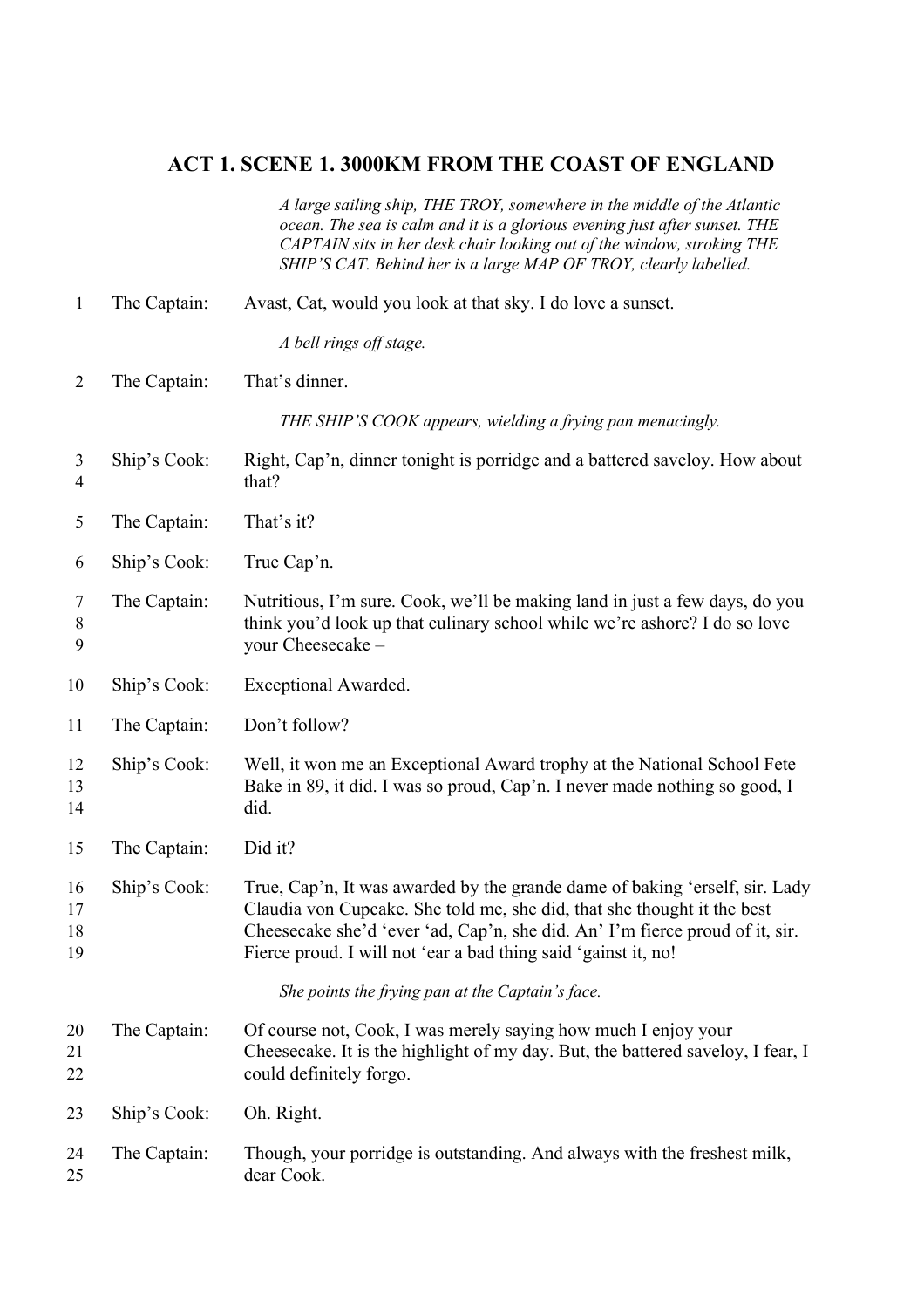| 26                                                 | Ship's Cook: | Know you about the cow, Cap'n, below the decks? Daisy, that's her name.                                                                                                                                                                                                                                                                                                                                                                                                                                                                                                                                                                                                        |
|----------------------------------------------------|--------------|--------------------------------------------------------------------------------------------------------------------------------------------------------------------------------------------------------------------------------------------------------------------------------------------------------------------------------------------------------------------------------------------------------------------------------------------------------------------------------------------------------------------------------------------------------------------------------------------------------------------------------------------------------------------------------|
| 27                                                 | Ship's Cat:  | Eow miow!                                                                                                                                                                                                                                                                                                                                                                                                                                                                                                                                                                                                                                                                      |
| 28                                                 | The Captain: | Woah there, Cat! Of course I know about it. I am the Captain.                                                                                                                                                                                                                                                                                                                                                                                                                                                                                                                                                                                                                  |
| 29                                                 | Ship's Cook: | Naturally, ma'am                                                                                                                                                                                                                                                                                                                                                                                                                                                                                                                                                                                                                                                               |
| 30                                                 | The Captain: | Right, and she is well, the Cow? Daisy? How well does she travel?                                                                                                                                                                                                                                                                                                                                                                                                                                                                                                                                                                                                              |
| 31                                                 | Ship's Cook: | Like she right were born to it, Cap'n. Not like that other beast.                                                                                                                                                                                                                                                                                                                                                                                                                                                                                                                                                                                                              |
| 32                                                 | The Captain: | That thing.                                                                                                                                                                                                                                                                                                                                                                                                                                                                                                                                                                                                                                                                    |
| 33                                                 | Ship's Cook: | Green, silent.                                                                                                                                                                                                                                                                                                                                                                                                                                                                                                                                                                                                                                                                 |
|                                                    |              | The Captain stands and stares out of the window. The Ship's Cat makes itself<br>comfy on the chair.                                                                                                                                                                                                                                                                                                                                                                                                                                                                                                                                                                            |
| 34<br>35<br>36<br>37<br>38<br>39<br>40<br>41<br>42 | The Captain: | That beast, who knows what that beast is. In all of my adventures at sea, I<br>declare, I've never met with such a beast. Those $\log - \text{can}$ we call them<br>fingers? 7 on each, I don't know that I could call them arms. And that eerie<br>silence that accompanies it constantly. Like it somehow draws all of the<br>sound from around it, absorbing it. Storing it. Who can tell what use it will<br>make of it. The creaking from the ship, the footsteps as you enter the cage<br>in which it now dwells – all, gone. Even the roaring of the sea, the breaking<br>of the waves against the hull. Drawn, entirely, into silence. I know you hate<br>it too, Cat. |
|                                                    |              | He pets her affectionately. She purrs.                                                                                                                                                                                                                                                                                                                                                                                                                                                                                                                                                                                                                                         |
| 43                                                 | Ship's Cook: | Terrifies me, Cap'n. Must we carry it on to land? Take it home?                                                                                                                                                                                                                                                                                                                                                                                                                                                                                                                                                                                                                |
| 44<br>45<br>46                                     | The Captain: | Essential that we do, Cook. My brother, Lord Bosomworth, will want to see<br>it. He is an expert in the unusual and peculiar. And of course, for my dear,<br>sweet Jacky.                                                                                                                                                                                                                                                                                                                                                                                                                                                                                                      |
| 47                                                 | Ship's Cook: | Yes, Cap'n.                                                                                                                                                                                                                                                                                                                                                                                                                                                                                                                                                                                                                                                                    |
| 48                                                 | The Captain: | Dear Jacky!                                                                                                                                                                                                                                                                                                                                                                                                                                                                                                                                                                                                                                                                    |
| 49<br>50                                           | Ship's Cook: | You said, Cap'n, that if you were to start goin' on 'bout Miss Jacky, I was<br>to take a swing at you with this here fryin' pan. Shall I do it?                                                                                                                                                                                                                                                                                                                                                                                                                                                                                                                                |
| 51<br>52                                           | The Captain: | Tush. I am not <i>(mimics her voice)</i> "goin' on" as you so succinctly put it,<br>madam.                                                                                                                                                                                                                                                                                                                                                                                                                                                                                                                                                                                     |
| 53                                                 | Ship's Cook: | Might've fooled me, ma'am. She's a fine lass. But far too young ma'am.                                                                                                                                                                                                                                                                                                                                                                                                                                                                                                                                                                                                         |
| 54                                                 | The Captain: | Really, madam?                                                                                                                                                                                                                                                                                                                                                                                                                                                                                                                                                                                                                                                                 |
| 55<br>56                                           | Ships' Cook: | (suggestive) Might I suggest ma'am, that an older lady might make a better<br>wife?                                                                                                                                                                                                                                                                                                                                                                                                                                                                                                                                                                                            |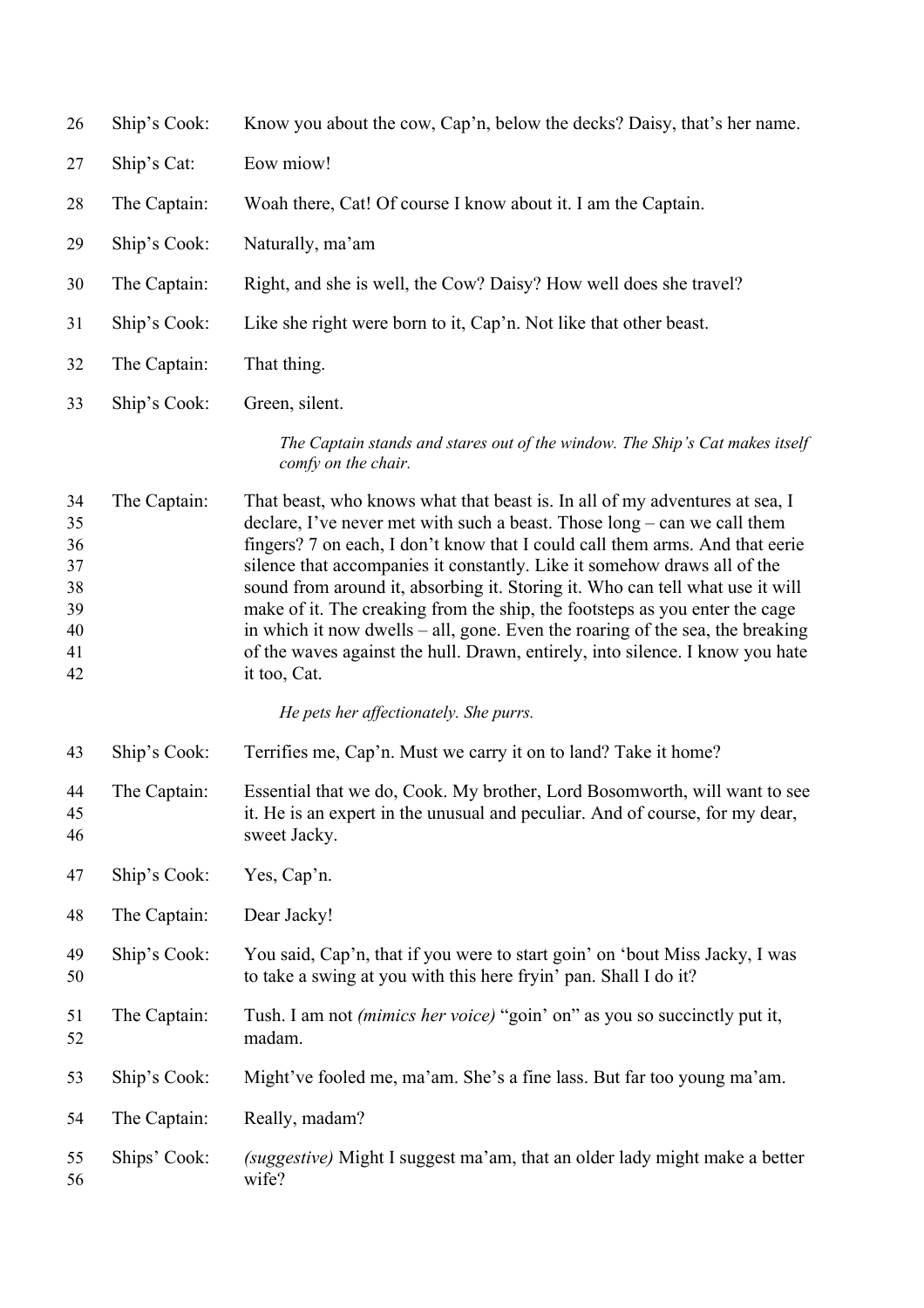| 57       | The Captain: | Easy now.                                                                         |
|----------|--------------|-----------------------------------------------------------------------------------|
|          |              | An awkward pause.                                                                 |
| 58<br>59 | Ship's Cook: | Well, Cap'n. Dinner is ready when you are. Porridge and that battered<br>saveloy. |
| 60       | The Captain: | Yum. Cat, what do you say to Cook? You like saveloys, don't you?                  |
|          |              | Ship's Cat says nothing, but looks Ship's Cook up and down and turns away.        |
| 61       | The Captain: | Unusual creature.                                                                 |
|          |              | The Captain gets up and follows The Ship's Cook out of her office. The Ship's     |

*Cat hunkers down under the table and falls asleep.*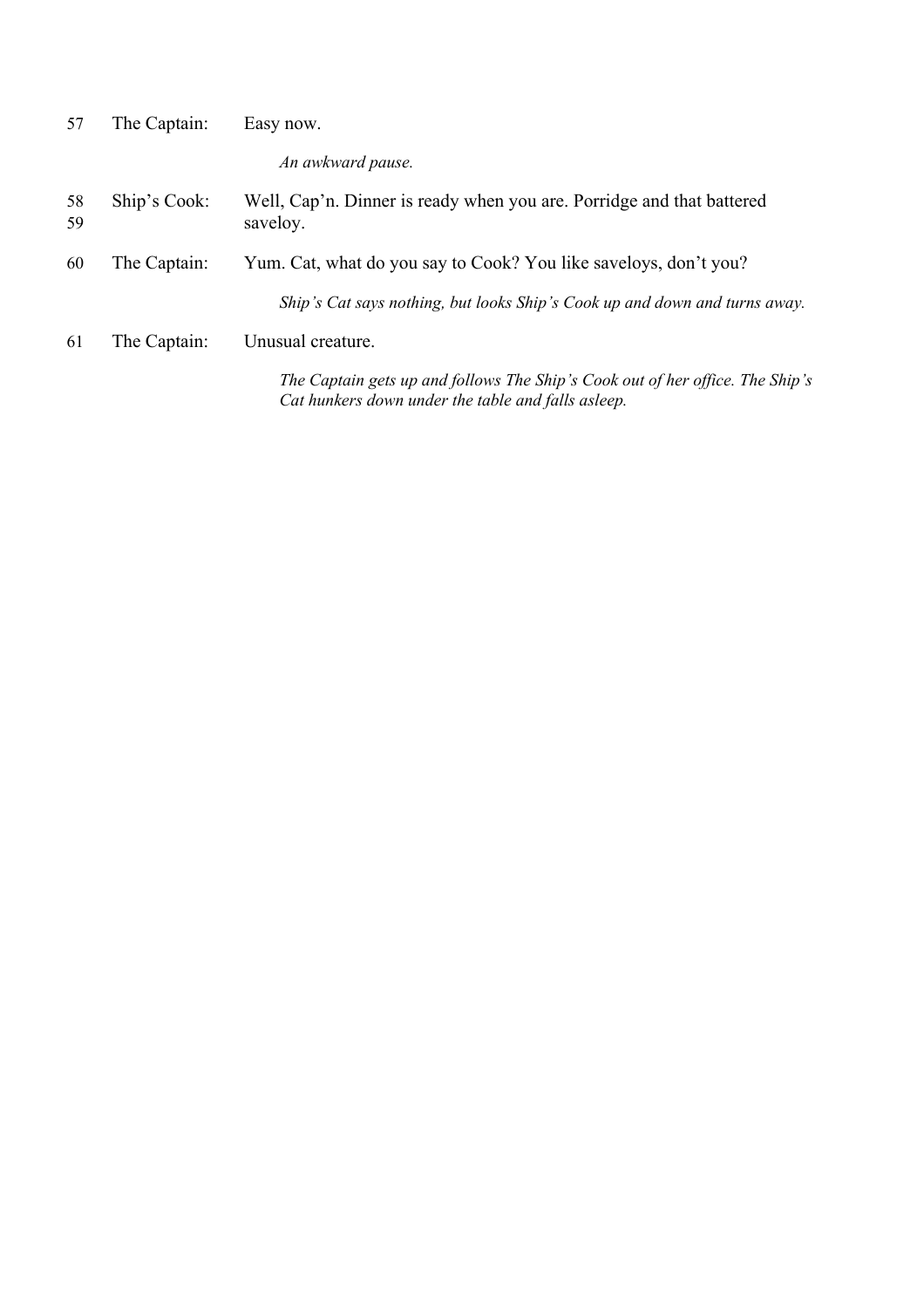# **ACT 1. SCENE 2. 1000KM FROM THE COAST OF ENGLAND**

*The Captain's office - days later, closer to England, the ship is rolling around a little as the sea is less calm. It is early morning. The Captain walks into her office with a wooden bowl and spoon, and sits at her desk. The Ship's Cat is chewing away noisily on a squeaky toy, perched on a chair.*

- The Captain: Eating away on your toy again, Cat? Is it as nice as this porridge? Cook has excelled herself again with this. I truly don't know how she makes such a meagre meal so filling and enjoyable. She is a witch! *(The Ship's Cat rolls her eyes)* I know you two do not get on. I have never understood the animosity.
- Ship's Cat: Yeow miow.
- The Captain: Whatever it is, I hope you two will be finer friends on land. Perhaps I should leave you there; plenty of rats to be had in London I am sure. It shall be so strange to be ashore again. We have been so long at sea, Cat! I shall whisper, save Cook overhearing, but Cat, I do so long to see Jacky again. She has it wrong, of course, our dear Cook. I have no intent to turn husband. The sea is my wife, and always shall be. But my dear, dear niece Jacky – she is a jewel in this oftentimes dull and dreary world. But please do not mistake me, Cat, is it not love I seek from her.

### *Enter The Ship's Cook*

| 76             | Ship's Cook: | Right miserable out today, Cap'n. But we looks to be making good speed.                                                                                                                                                                      |
|----------------|--------------|----------------------------------------------------------------------------------------------------------------------------------------------------------------------------------------------------------------------------------------------|
| 77<br>78<br>79 | The Captain: | Destined to be home by the week's end, I think Cook. And not a moment<br>too soon, I feel. I visited the beast again late last night. It unnerves me<br>greatly.                                                                             |
| 80<br>81       | Ship's Cook: | You ventured down to the belly of the ship 'gain Cap'n? But I thought after<br>the last time you- well, I didn't think you'd be so fierce keen to face it?                                                                                   |
| 82<br>83<br>84 | The Captain: | That's true, Cook. Not keen one jot. But it must be done. It is imperative we<br>get it home to Lord Bosomworth in good condition. Whatever that means<br>for the thing.                                                                     |
| 85<br>86<br>87 | Ship's Cook: | Green devil, ma'am. I don't likes being near it. Even Daisy seems to be<br>afeared of it. Milk ain't be 'alf as good this last week. Good job we're<br>nearing home.                                                                         |
| 88<br>89<br>90 | The Captain: | Each day brings us a little closer. Pardon me one moment, dear Cook, I<br>need to say good morning to the crew. They're as keen to be home as we<br>are.                                                                                     |
|                |              | The Captain leaves, leaving Ship's Cook and The Ship's Cat in a bit of a<br>stand off. Neither wishes to communicate with the other. Ship's Cat drops her<br>squeaky toy, and it falls at Cook's feet. Cook look down at it, raises her food |

*and hovers over it. Ship's Cat looks horrified. Ship's Cook smirks, picks up* 

*the toy, snaps it in half, and puts it in her pocket. Ship's Cat hisses.*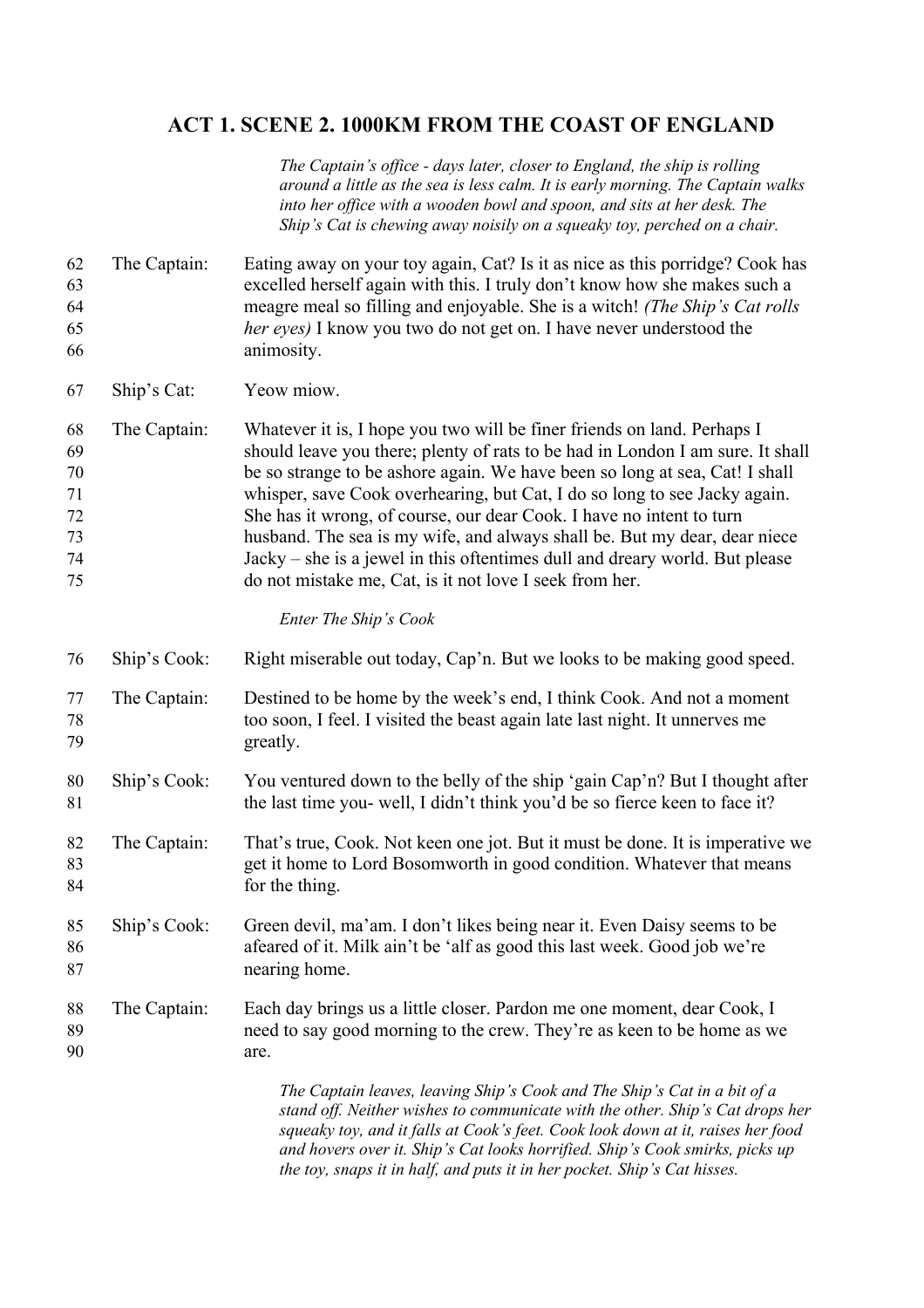| 91<br>92                 | The Captain: | (as she enters) Each and every one of you! I'm incandescently proud of you<br>all! (shuts the door) Cat?                                                                                                                                                                                                               |
|--------------------------|--------------|------------------------------------------------------------------------------------------------------------------------------------------------------------------------------------------------------------------------------------------------------------------------------------------------------------------------|
|                          |              | Ship's cat curls up under Captain's feet, and glares angrily at Cook.                                                                                                                                                                                                                                                  |
| 93<br>94<br>95           | Ship's Cook: | That cat's a menace, Cap'n I don't know why I thought to buy her – she<br>was s'posed to keep the rats out of the oats, but she's useless. Stupid<br>scraggy thing.                                                                                                                                                    |
| 96                       | The Captain: | Gentle, madam.                                                                                                                                                                                                                                                                                                         |
| 97                       | Ship's Cook: | My 'pologies, Cap'n. I s'pose we're right stuck together, that Cat and I.                                                                                                                                                                                                                                              |
| 98                       | The Captain: | Indeed so.                                                                                                                                                                                                                                                                                                             |
| 99<br>100                | Ship's Cook: | Only, as much as I detest her, I ain't about to give up what little I 'ave in<br>the world. She is mine as I is 'ers. 'Eaven help us both.                                                                                                                                                                             |
| 101<br>102<br>103        | The Captain: | Here now, I'm certain you'll feel much kinder towards each other once we<br>set foot back on good English soil. You'll stay with my brother<br>Bosomworth once we land, wont you?                                                                                                                                      |
| 104<br>105               | Ship's Cook: | Unless ma'am demands it, I 'ad thought to stay with my brother for I ain't<br>seen him since a month before we left. But if you insist upon it Cap'n, I-                                                                                                                                                               |
| 106<br>107               | The Captain: | I shall make no such demands on you. It will be a fine thing for you to see<br>your brother. Heaven knows I am anxious to see my own dear family.                                                                                                                                                                      |
| 108                      | Ship's Cook: | Yes Cap'n. Does I needs get the frying pan ma'am? I can just-                                                                                                                                                                                                                                                          |
| 109<br>110<br>111<br>112 | The Captain: | That wont be necessary Cook. Please, take a seat. I feel I need to explain<br>the situation here, for I would hate for you to be under any confusion.<br>Jacky, my dear darling niece, and I – we are not destined for any romantic<br>attachment. Please understand, that's not what our relationship is. Not at all. |
| 113<br>114<br>115<br>116 | Ship's Cook: | Lord, you posh folks ain't 'alf peculiar. No proper folks would be<br>pondering marrying their niece! (Captain tries to interrupt but she<br>continues) Even if she is only your niece by marriage. I says it's peculiar<br>Cap'n, ma'am.                                                                              |
| 117                      | The Captain: | That's not                                                                                                                                                                                                                                                                                                             |
| 118<br>119<br>120        | Ship's Cook: | Trouble is, with you posh folks, is that you thinks you're right, the whole<br>time. Whatever yous lots says is the rules, ennit? But us common folks<br>don't have that luxury.                                                                                                                                       |
| 121<br>122               | The Captain: | Yes, Cook, please, may I continue? Look, it is important that you<br>understand.                                                                                                                                                                                                                                       |
| 123                      | Ship's Cook: | Do I need to understand, Cap'n, or does YOU need me to understand?                                                                                                                                                                                                                                                     |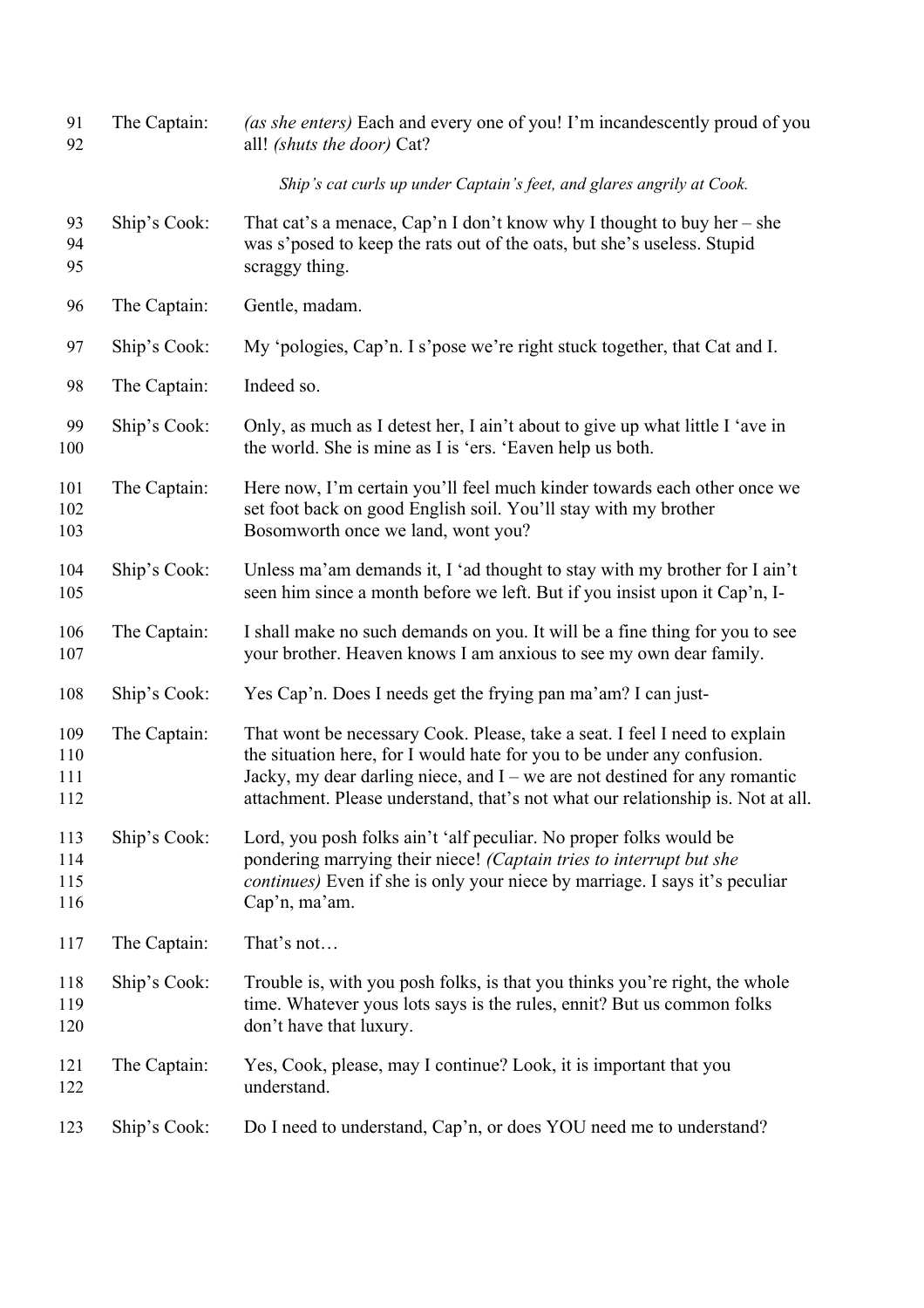| 124 | The Captain: | Dear Cook, before we make land, I want you to have the full facts about      |
|-----|--------------|------------------------------------------------------------------------------|
| 125 |              | myself and dear Jacky. It has broken my heart that we are not together on    |
| 126 |              | this voyage – she would love nothing more than to take off with her dear     |
| 127 |              | uncle and head out to adventure. But my sister-in-law, Lady Bosomworth       |
| 128 |              | will not hear of it. But now, upon returning, dear Jacky will be 20 years of |
| 129 |              | age, and a fine age to make up her own mind. Perhaps, dear Cook, upon the    |
| 130 |              | success of this most dangerous and daring adventure, her mother will         |
| 131 |              | finally allow us to be together at sea. She will be here, by my side, where  |
| 132 |              | she should be. At long last.                                                 |
| 133 | Ship's Cook: | That still sounds like you want to marry 'er. But forgive me, ma'am, I'm     |
| 134 |              | gettin' 'bove my station. I'll take myself back down to the kitchens where   |
| 135 |              | my kind belong. Saveloy for tea.                                             |
|     |              | Ship's Cook gets up and opens the door, then stomps out.                     |
| 136 | The Captain: | Ah, Cat. Rumours will be rife as soon as we set foot in London. It would     |
| 137 |              | make my life simpler, no doubt, to marry dear Jacky, and there is no law to  |
| 138 |              | prevent it. But, damnit, it is not what I want! I want her by my side, to    |
| 139 |              | adventure as we always dreamed we would. I cannot bear to think it may       |
| 140 |              | never come to be. She would understand, dear Cat. She would understand       |
| 141 |              | why I do not wish to marry, she would understand when others don't. My       |
| 142 |              | heart is certain of it. Why must Lady Bosomworth be so determined to         |
| 143 |              | prevent it. My poor heart aches. One day, Cat, one day she shall be free. To |
| 144 |              | choose me.                                                                   |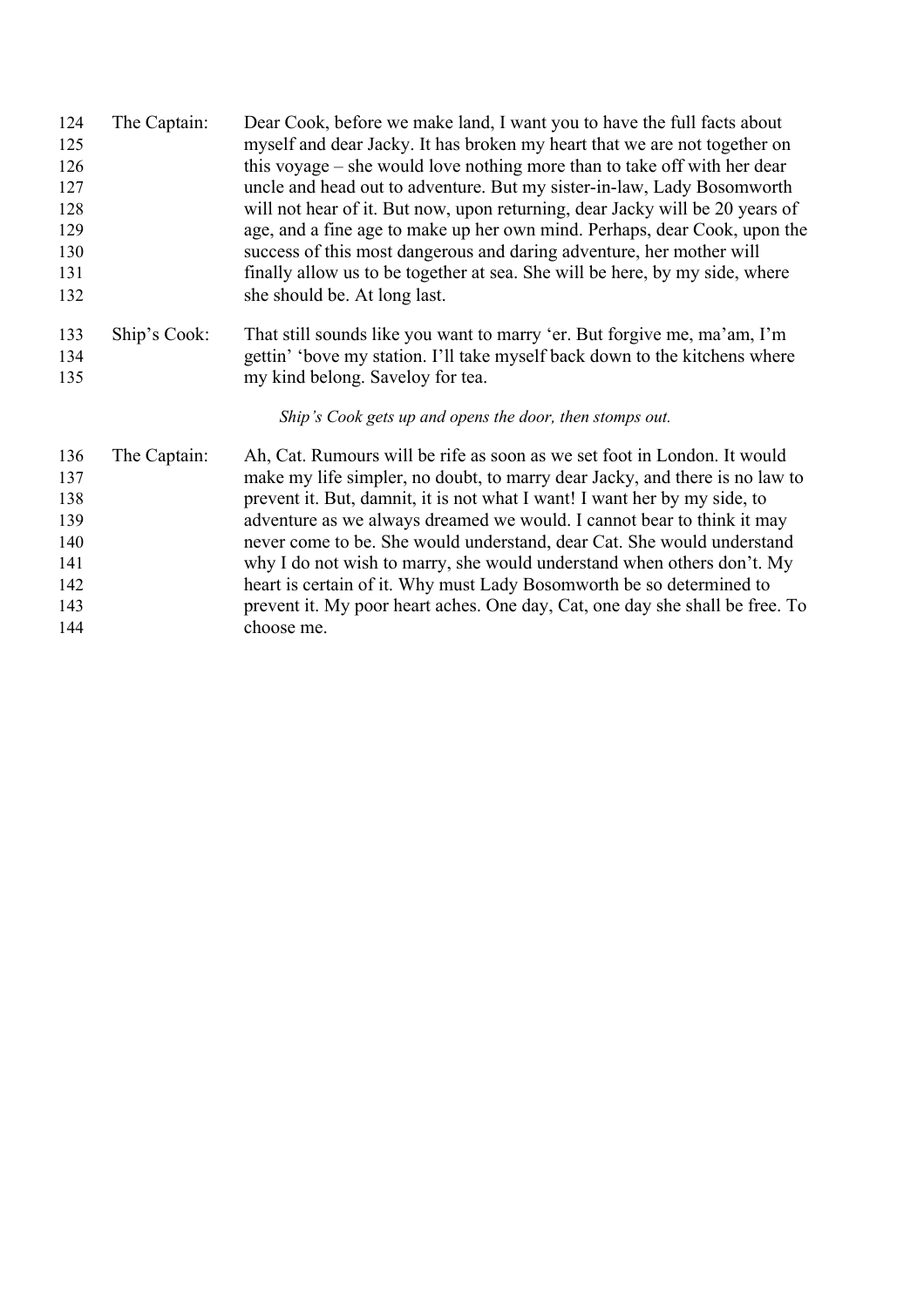## **ACT 2. SCENE 1. LONDON**

*Evening, in a modest drawing room in a modest London townhouse. A fireplace, the room is lit with candles. There is nice furniture, perhaps that looks a little out of place in such a modest room – it is too grand. LADY BOSOMWORTH sits at a small writing table.*

| 145                             | Lady B: | Evelyn dear!                                                                                                                                                                                                                                                                                                |
|---------------------------------|---------|-------------------------------------------------------------------------------------------------------------------------------------------------------------------------------------------------------------------------------------------------------------------------------------------------------------|
|                                 |         | Enter EVELYN THE MAID.                                                                                                                                                                                                                                                                                      |
| 146<br>147<br>148<br>149<br>150 | Lady B: | Remind me this evening to ask Lord Bosomworth about his day at<br>Newmarket last week. I quite forgot when he arrived home, and he's not<br>said so much as a word about his wins or losses. I'm most concerned about<br>the losses. He promised to keep me in the manner to which I was<br>accustomed!     |
| 151<br>152                      | Evelyn: | Dear Ma'am, of course, I should so try to do; / an' faith, shoulds't I ever fail<br>to prove you $\ell$ a helpful maid, then bid me gone. An' adieu.                                                                                                                                                        |
| 153                             | Lady B: | Understood, Evelyn.                                                                                                                                                                                                                                                                                         |
|                                 |         | Evelyn curtseys then leaves. Lady B picks up her quill and starts to write.                                                                                                                                                                                                                                 |
| 154<br>155<br>156<br>157        | Lady B: | Never did I think I'd sink to such poverty as this! One house. One house in<br>town and no great estate. Dear cousin, I implore you, invite Jacqueline and<br>myself to stay with you at Norwood. We can be quite comfortable with only<br>a few rooms, and hardly any servants. Charles can do without us. |
|                                 |         | Enter LORD BOSOMWORTH, a little drunk.                                                                                                                                                                                                                                                                      |
| 158                             | Lord B: | Susannah! I am returned! Do you have a kiss for your beloved lover?                                                                                                                                                                                                                                         |
| 159<br>160                      | Lady B: | (under the breath) Really? (to Lord B) No! But I do have one for my<br>drunken husband. Come along.                                                                                                                                                                                                         |
|                                 |         | She kisses him on the cheek. He pouts.                                                                                                                                                                                                                                                                      |
| 161                             | Lord B: | Give me your hand, my beautiful queen, let us dance! We need music!                                                                                                                                                                                                                                         |
|                                 |         | He moves across the floor to put on a record. Then pulls her to her feet by<br>her hands. He spins her around the room. They are quite clearly still in love,<br>even if she's cross with her living situation.                                                                                             |
| 162<br>163                      | Lady B: | Come now, Charles, is this really called for? It's exceptionally late. I'm<br>tired.                                                                                                                                                                                                                        |
| 164<br>165<br>166               | Lord B: | Don't tell me that! That's always your excuse. Where is the bright,<br>vivacious woman I married, hey? I know she's under all these skirts<br>somewhere. Perhaps if I remove them all                                                                                                                       |
| 167                             | Lady B: | (giggles) Lord Bosomworth!                                                                                                                                                                                                                                                                                  |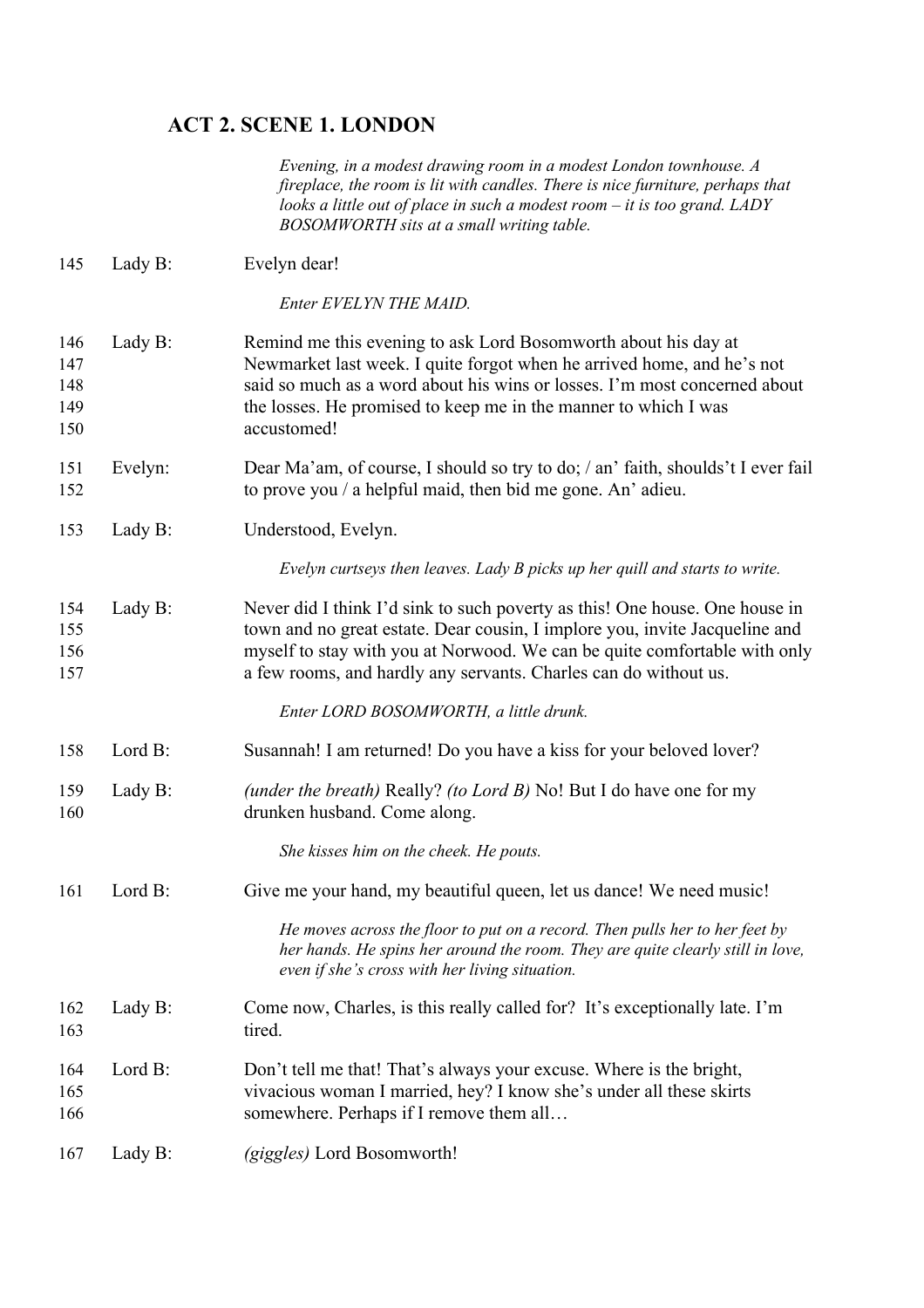| 168<br>169<br>170<br>171 | Lord B: | Hear that, servants? My wife giggles! I am the proud husband who can still<br>make my wife giggle! (he stumbles slightly, and catches his head on the<br><i>edge of the door</i> ) Blast I say, I think I'm bleeding. Would you call a<br>servant through?                                          |
|--------------------------|---------|-----------------------------------------------------------------------------------------------------------------------------------------------------------------------------------------------------------------------------------------------------------------------------------------------------|
| 172<br>173               | Lady B: | Here. Evelyn! Come in at once, bring iodine. Lord Bosomworth's hurt his<br>head.                                                                                                                                                                                                                    |
| 174                      | Lord B: | Thank you.                                                                                                                                                                                                                                                                                          |
| 175                      | Lady B: | Usually you fall asleep before you fall over. Let's see your head. Ouch.                                                                                                                                                                                                                            |
| 176                      | Lord B: | Hurts lots.                                                                                                                                                                                                                                                                                         |
| 177                      | Lady B: | Surely you're far too merry to be too much in pain! Rest now.                                                                                                                                                                                                                                       |
|                          |         | Enter Evelyn with a first aid kit as Lord B takes a seat on the sofa.                                                                                                                                                                                                                               |
| 178<br>179<br>180<br>181 | Evelyn: | Will ma'am permit my servants eyes to see / the wound, the cut, the Lord's<br>new injury? / I have, methinks, a nurses gentle touch, / and salves to soothe<br>an open wound so much. / Potions, vials and creams to stop an ache. /<br>Although for some, I fear, some time doth take. Dear Madam? |
| 182<br>183<br>184        | Lady B: | Marvellous, Evelyn. Please, do have a look. Perhaps you have some iodine<br>in your bag of wonders? My aunt always said it was the best thing for a<br>scrape. May I look?                                                                                                                          |
|                          |         | Evelyn nods, and goes to inspect Lord B's head.                                                                                                                                                                                                                                                     |
| 185<br>186<br>187<br>188 | Lord B: | Kings don't get such fine treatment, I am sure. Thank you dear Evelyn. I<br>fear I would be lost without your help. How bad do you think it is? Will I<br>need a bandage? Only, Captain Bosomworth is due on the morrow, and I<br>would hate him to think me again an incompetent older brother.    |
| 189<br>190               | Lady B: | Really, dear, I'm sure he does not consider you incompetent. Just eccentric,<br>perhaps.                                                                                                                                                                                                            |
| 191<br>192<br>193        | Lord B: | Salty sea dogs like Jemima think nothing to inconsequential injuries like<br>these. Hell, I'm sure she's many a pal at sea who is missing limbs. With<br>god knows what else missing.                                                                                                               |
| 194<br>195<br>196<br>197 | Lady B: | God only knows. But all I know is that my darling husband had hurt his<br>head in an accident, and that as soon as he is all patched up I will march<br>him up to bed, so he can be ready to receive his baby sister, and whatever<br>she has bought back with her.                                 |
| 198                      | Lord B: | My word, I have the very best of wives. I'm a lucky man.                                                                                                                                                                                                                                            |
|                          |         | Lady B pulls out a bottle of Soy from the medical bag.                                                                                                                                                                                                                                              |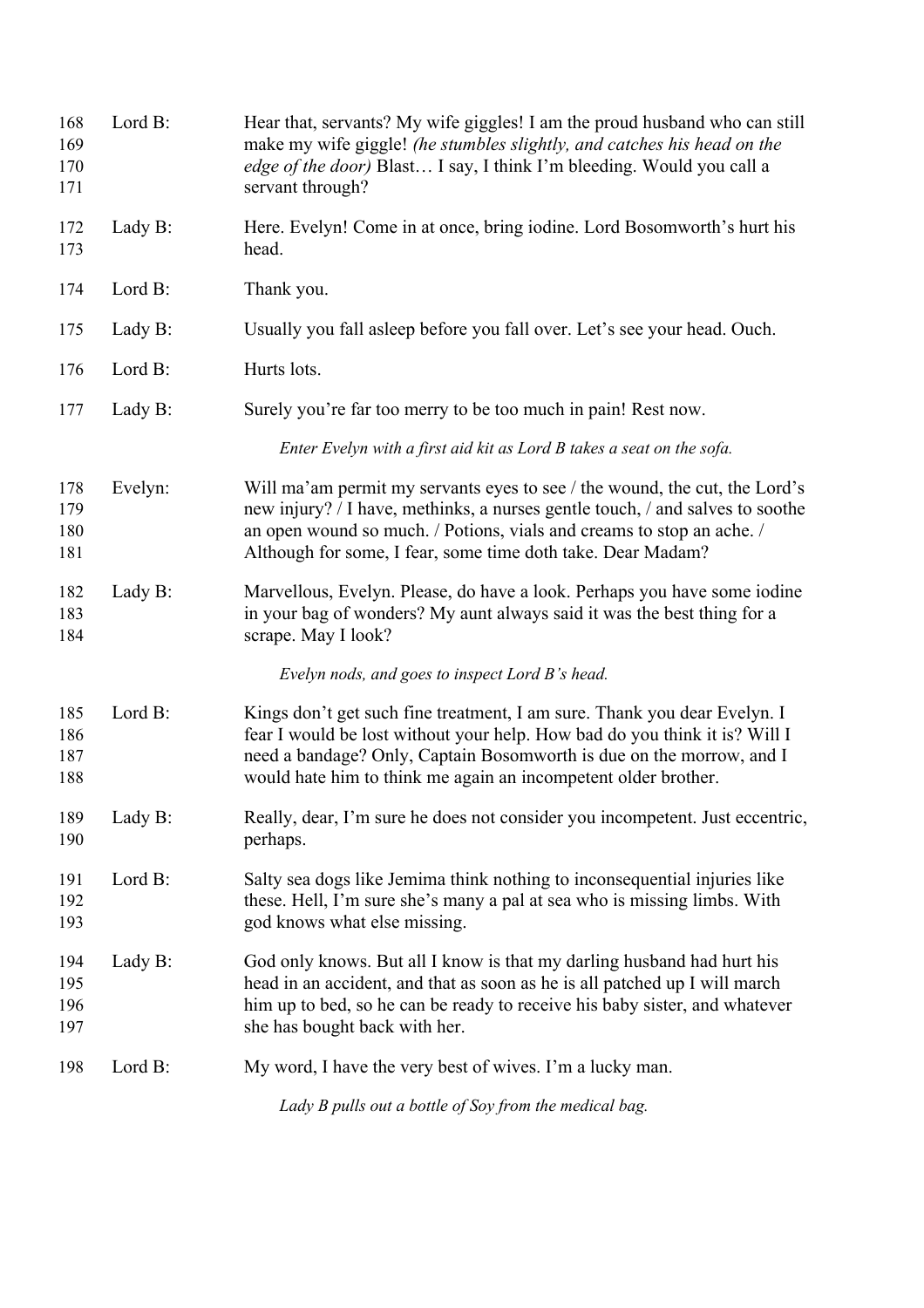| 199<br>200<br>201        | Lady B: | Now, Evelyn, you said there was some iodine in here? You don't mean this<br>bottle do you, because I don't think Soy will have quite the same affect. Or<br>will it?                                                                                                                             |
|--------------------------|---------|--------------------------------------------------------------------------------------------------------------------------------------------------------------------------------------------------------------------------------------------------------------------------------------------------|
|                          |         | Evelyn takes the bottle and shakes her head, rummages in the bag herself and<br>pulls out the correct bottle.                                                                                                                                                                                    |
| 202<br>203<br>204<br>205 | Evelyn: | Pardon, madam, I do not know for why / that jar inside my bag decide to<br>lie. / Forgive me, for confess I must that I / did lend my bag to Chef to let<br>him try / to heal the scrape 'pon Mistress Jacky's hand / and check-ed not<br>the stuff for content bann'd.                          |
| 206                      | Lady B: | Dear Evelyn, it is no worry at all. How does Lord Bosomworth's head?                                                                                                                                                                                                                             |
| 207<br>208<br>209<br>210 | Evelyn: | Do not concern yourself, madam, all's well / the wound is small, and time<br>itself will tell / perhaps a scar will form upon his head? The worst be that<br>his shirt be stain-ed red. / Don't fear, ma'am, for up my sleeve have I / A<br>way to solve the issue of blood dye.                 |
|                          |         | Evelyn curtseys and leaves with her medical bag.                                                                                                                                                                                                                                                 |
| 211<br>212               | Lady B: | Evelyn is such a help. When we move back to the country, we will have to<br>ensure she stays with us. I don't know how else I would cope. I should not.                                                                                                                                          |
| 213                      | Lord B: | The country?                                                                                                                                                                                                                                                                                     |
| 214<br>215<br>216<br>217 | Lady B: | Yes, I have written to Cousin Thomas at Norwood. I expect Jaqueline and I<br>to spend the summer there. You are, of course, welcome to join us, although<br>I thought the country way of life may be too slow for your liking. It would<br>only be a few weeks, really. I miss having an estate. |
| 218<br>219<br>220<br>221 | Lord B: | Estate? Your father lost the estate, please don't make it sound as if I did. I<br>may be a drinker, and on occasion I have been known to make a bad bet or<br>two, but I've hardly pushed us into this hardship, as you call it. I quite like<br>this house. It is perfectly fine.               |
| 222<br>223               | Lady B: | Except the estate would have been Jaqueline's inheritance, as well you<br>know, Charles.                                                                                                                                                                                                         |
| 224<br>225<br>226        | Lord B: | Susannah, you and I both know Jacky is not the sort of girl who would want<br>to settle on a family estate. She wants to see the world. She wants<br>adventure.                                                                                                                                  |
| 227                      | Lady B: | Good lord, Charles, you're beginning to sound just like your sister. Do stop.                                                                                                                                                                                                                    |
|                          |         | Enter Jacky wearing a waistcoat and Edwardian cycling trousers.                                                                                                                                                                                                                                  |
| 228                      | Jacky:  | Papa! Evelyn said you're hurt. What have you done now? Are you well?                                                                                                                                                                                                                             |
| 229                      | Lady B: | Luckily, your step-father had only a mild glancing blow on the door frame.                                                                                                                                                                                                                       |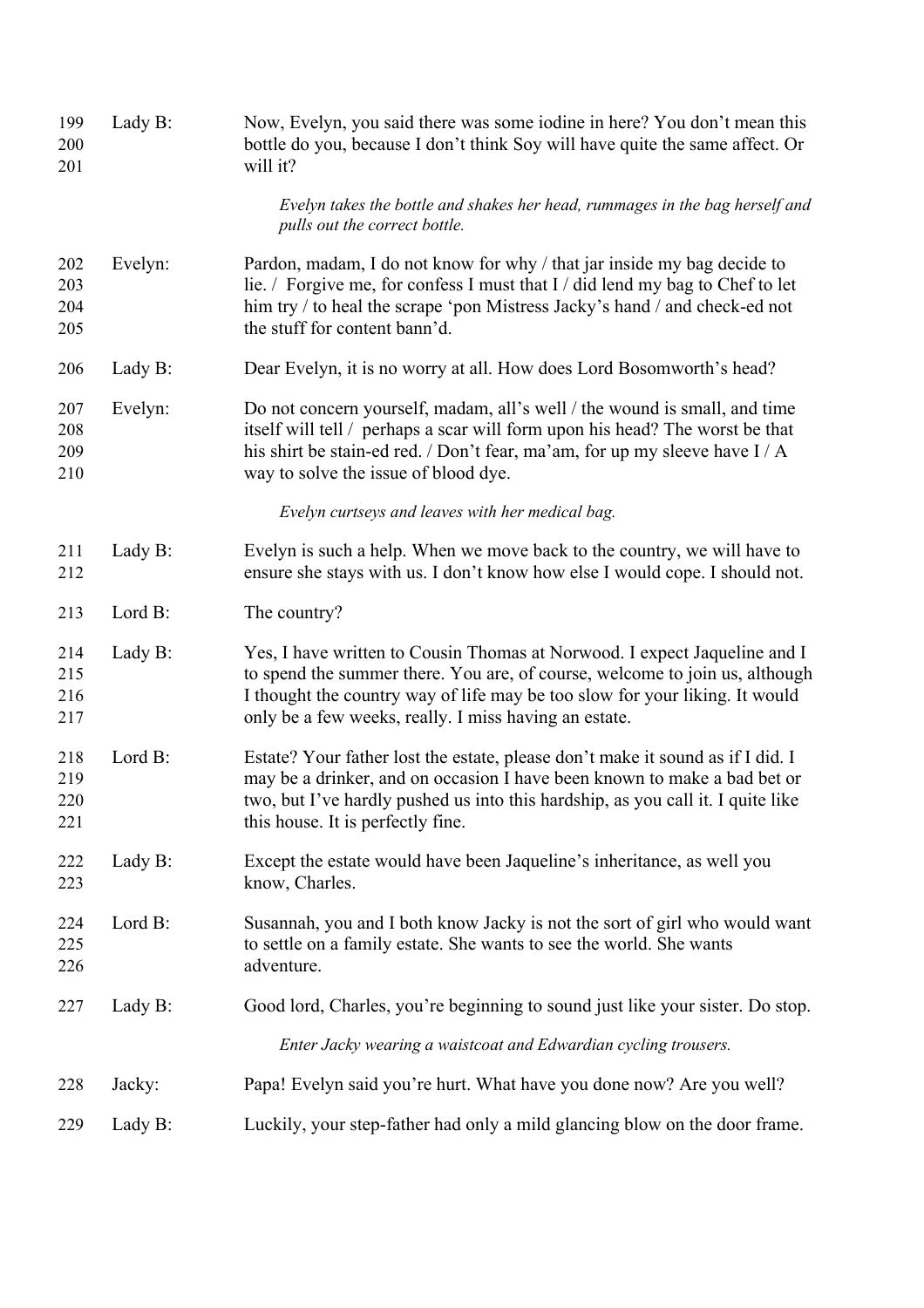| 230<br>231<br>232<br>233                                    | Jacky:  | Each time I leave this house, I return to find you worse off than when I left.<br>How am I supposed to fly the nest if you insist on injuring yourself? The<br>folk band is taking off - I could go professional, but that I'd constantly<br>wondering what you'll have done to yourself when I return!                                                                                                                                                                                                                                                                                                                                                         |
|-------------------------------------------------------------|---------|-----------------------------------------------------------------------------------------------------------------------------------------------------------------------------------------------------------------------------------------------------------------------------------------------------------------------------------------------------------------------------------------------------------------------------------------------------------------------------------------------------------------------------------------------------------------------------------------------------------------------------------------------------------------|
| 234<br>235<br>236<br>237                                    | Lord B: | For goodness sake, my child, you are not my nurse. I am, I hope, not yet so<br>far gone in years to need to be watched over again like a child. You go out<br>and you play that harmonica of yours, beautifully, and be paid to do so.<br>You are so talented, my wonderful child.                                                                                                                                                                                                                                                                                                                                                                              |
|                                                             |         | Downstairs, the doorbell rings.                                                                                                                                                                                                                                                                                                                                                                                                                                                                                                                                                                                                                                 |
| 238                                                         | Jacky:  | Dear me it is too late for visitors. I shall retire. Goodnight, mama.                                                                                                                                                                                                                                                                                                                                                                                                                                                                                                                                                                                           |
| 239                                                         | Lady B: | Adieu, dear.                                                                                                                                                                                                                                                                                                                                                                                                                                                                                                                                                                                                                                                    |
| 240                                                         | Jacky:  | Remember to rest, papa. Get some sleep for that poor broken head, yes?                                                                                                                                                                                                                                                                                                                                                                                                                                                                                                                                                                                          |
| 241                                                         | Lord B: | Sure thing.                                                                                                                                                                                                                                                                                                                                                                                                                                                                                                                                                                                                                                                     |
|                                                             |         | Jacky kisses her mother and step father on their cheeks, then leaves.                                                                                                                                                                                                                                                                                                                                                                                                                                                                                                                                                                                           |
| 242<br>243                                                  | Lady B: | Get yourself to bed too, darling. I will come and check on you once I have<br>got rid of these visitors. What absurd hour is this to think to come calling!                                                                                                                                                                                                                                                                                                                                                                                                                                                                                                     |
| 244                                                         | Lord B: | Going, dear wife. I wonder if Evelyn has a tincture for a headache?                                                                                                                                                                                                                                                                                                                                                                                                                                                                                                                                                                                             |
|                                                             |         | Lord B slowly gets to his fee, kisses his wife's hand tenderly then leaves the<br>room.                                                                                                                                                                                                                                                                                                                                                                                                                                                                                                                                                                         |
|                                                             |         | Lady B tidies herself, and then the room around her a little to welcome her<br>guests.                                                                                                                                                                                                                                                                                                                                                                                                                                                                                                                                                                          |
|                                                             |         | The door opens, and in crawls Dinah (the ship's cat)                                                                                                                                                                                                                                                                                                                                                                                                                                                                                                                                                                                                            |
| 245                                                         | Dinah:  | Eow miow!                                                                                                                                                                                                                                                                                                                                                                                                                                                                                                                                                                                                                                                       |
| 246<br>247<br>248<br>249<br>250<br>251<br>252<br>253<br>254 | Lady B: | Why? Dinah! Heavens, it cannot be! You silly cat, where on earth have you<br>been! We thought you very long gone – oh and you still have your collar.<br>Oh my darling cat – how I cried for you! How Jaqueline cried for you! And<br>now here you are again! Sit on my lap you silly thing! Oh what adventures<br>you must have had. Jaqueline will be quite jealous I'm afraid. What is this<br>in your collar? A fish hook? You naughty thing, have you been at the docks<br>all this while? Oh.I understand, dear thing. I would run away too, if I could.<br>Back to the country. Away from all the noise. There now $-$ oh I've so<br>missed you, I have. |
| 255                                                         | Dinah:  | Eow, miow                                                                                                                                                                                                                                                                                                                                                                                                                                                                                                                                                                                                                                                       |
| 256<br>257<br>258                                           | Lady B: | Wait until Jaqueline sees you when she wakes! Oh, goodness - do you<br>remember where she sleeps? I bet you do clever puss. Go and surprise her.<br>How happy she will be!                                                                                                                                                                                                                                                                                                                                                                                                                                                                                      |
|                                                             |         |                                                                                                                                                                                                                                                                                                                                                                                                                                                                                                                                                                                                                                                                 |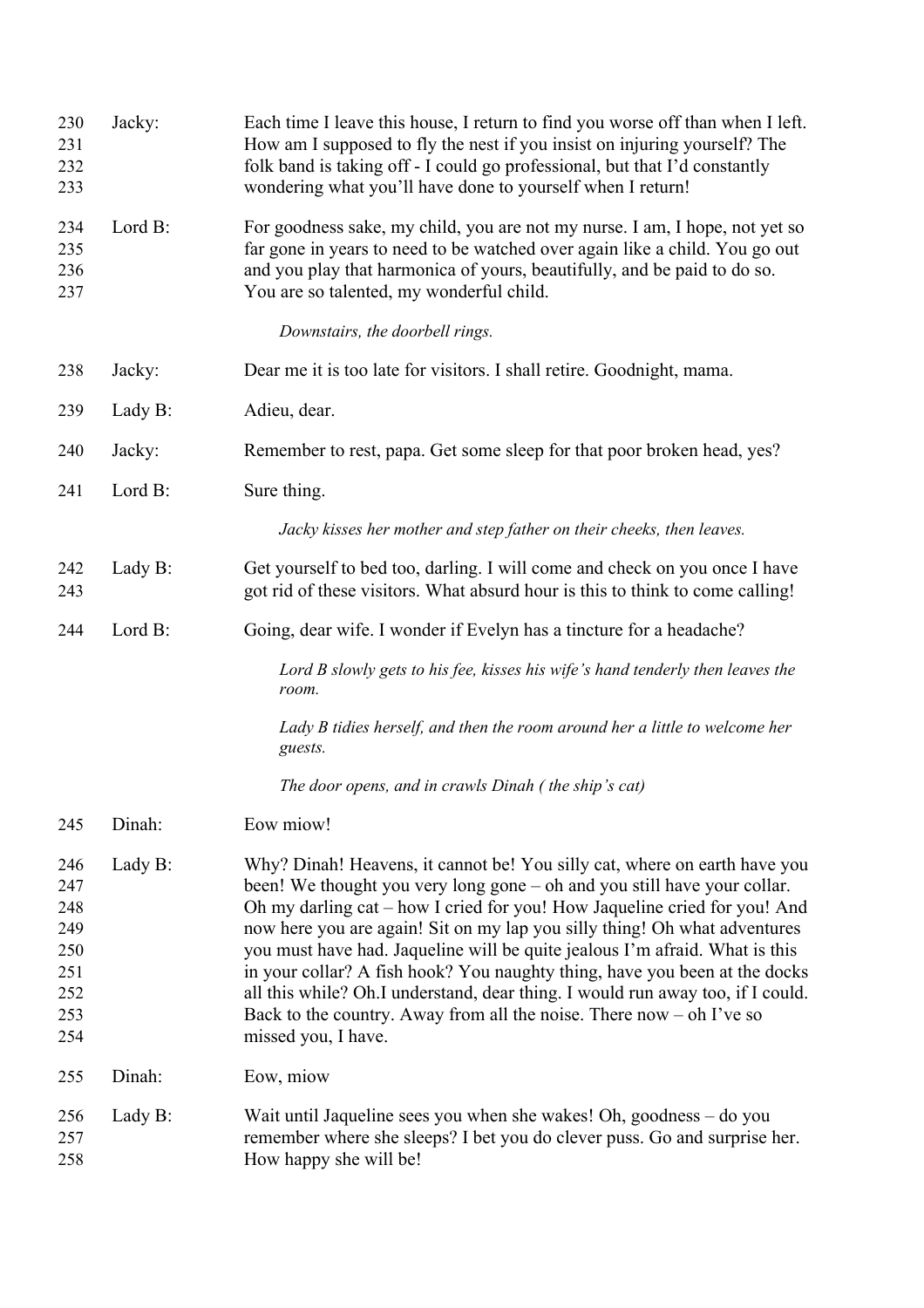*Dinah crawls away back out of the door. Lady B takes a moment to gather herself. The door knocks. Enter The Ship's Cook.*

| 259               | Ship's Cook: | Evelyn said I should see myself in, Ma'am. She said you'd not mind.                                                                                                            |
|-------------------|--------------|--------------------------------------------------------------------------------------------------------------------------------------------------------------------------------|
| 260               | Lady B:      | Did she?                                                                                                                                                                       |
| 261               | Ship's Cook: | Evelyn is my niece, ma'am, I 'ope you don't think me too familiar.                                                                                                             |
| 262               | Lady B:      | Restless woman, Evelyn. She never seems to stop or take a moment's rest.                                                                                                       |
| 263               | Ship's Cook: | That runs in the family. We're all the same. We likes being busy.                                                                                                              |
| 264               | Lady B:      | Yes, I have heard as much. We have not met $-I'm$ Lady Bosomworth.                                                                                                             |
| 265<br>266        | Ship's Cook: | Here's the thing, ma'am. I'm the cook aboard The Troy. Captain<br>Bosomworth's ship.                                                                                           |
| 267               | Lady B:      | Proceed, please.                                                                                                                                                               |
| 268<br>269<br>270 | Ship's Cook: | 'Ers landed, ma'am, the Troy is docked. 'Ers making her way now, ma'am,<br>an' sent me on ahead. Thing is, we 'ave a precious cargo, she wants 'er<br>brother to see.          |
| 271               | Lady B:      | Every trip!                                                                                                                                                                    |
| 272<br>273<br>274 | Ship's Cook: | Please, ma'am, I've served 'board Cap'n ship this last five year, and this is<br>somethin' the like as not been seen before. A creature, ma'am, not of this<br>world, I fear.  |
| 275<br>276        | Lady B:      | Rather inconvenient to arrive at this late hour, insisting upon us greeting<br>you.                                                                                            |
| 277               | Ship's Cook: | Unfortunate, ma'am, but we 'ave so little time to waste. The creature ails.                                                                                                    |
| 278               | Lady B:      | So let it! If it is strange, how are we to assist it?                                                                                                                          |
| 279<br>280<br>281 | Ship's Cook: | The Cap'n will be 'ere shortly, ma'am. She will explain the creature far<br>better than I. But know, ma'am, that this be more important than I can<br>express or know how!     |
|                   |              | The door knocks $-$ enter The Captain.                                                                                                                                         |
| 282               | The Captain: | Why, sister!                                                                                                                                                                   |
| 283               | Lady B:      | Really, Jemima, this really is far too much. Have you seen the clock?                                                                                                          |
| 284<br>285<br>286 | The Captain: | Kindness was always your most gracious trait, Susannah. Where is Charles?<br>We must make haste. The beast has not much time remaining I fear, and he<br>will know what to do. |
| 287<br>288        | Lady B:      | Oh he is in bed, as should we all be. Can not this wait until the morrow?<br>We did not expect you tonight, and are ill prepared for guests. I can have                        |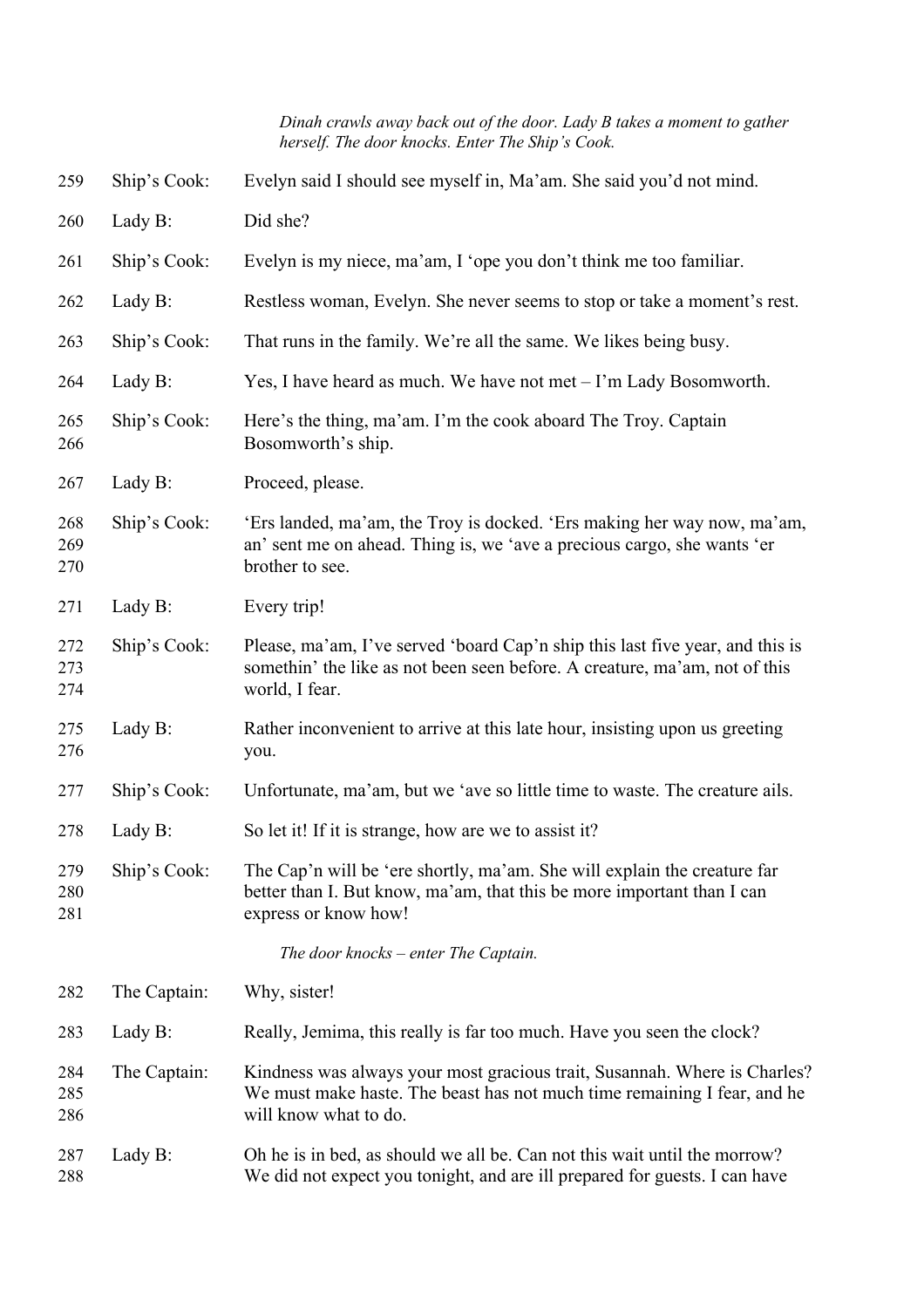| 289<br>290                                                  |              | Evelyn make up your rooms now, if you'll rest. It will not take her long, the<br>girl is a wonder. Such a wonder.                                                                                                                                                                                                                                                                                                                                                                                                                                                                                                                                                                                  |
|-------------------------------------------------------------|--------------|----------------------------------------------------------------------------------------------------------------------------------------------------------------------------------------------------------------------------------------------------------------------------------------------------------------------------------------------------------------------------------------------------------------------------------------------------------------------------------------------------------------------------------------------------------------------------------------------------------------------------------------------------------------------------------------------------|
| 291<br>292<br>293<br>294                                    | The Captain: | Rush the poor woman? No, I am in no haste to sleep. If not my brother,<br>then my niece? She was always so like myself as a child, I have no doubt<br>she will understand the gravity of this situation. Sister, we must act now. I<br>insist upon it. Or I shall never forgive myself.                                                                                                                                                                                                                                                                                                                                                                                                            |
| 295<br>296<br>297<br>298                                    | Lady B:      | For what? For allowing some peculiar creature to perish? Is that not why<br>you brought it all this way in the first place? To have it poked and prodded<br>by people of science? To figure out how it works? To take it apart and see<br>what we can learn from it? Is that not it?                                                                                                                                                                                                                                                                                                                                                                                                               |
| 299                                                         | The Captain: | Trust me, sister, I have far greater plans for this most alien being.                                                                                                                                                                                                                                                                                                                                                                                                                                                                                                                                                                                                                              |
|                                                             |              | The door opens, enter Lord B with a large bandage around his head.                                                                                                                                                                                                                                                                                                                                                                                                                                                                                                                                                                                                                                 |
| 300<br>301<br>302                                           | Lord B:      | Good god, Jemima! I thought I heard your voice! You are returned to us<br>safe and sound, and earlier than expected! Susannah, is it not superb to have<br>my sister returned?                                                                                                                                                                                                                                                                                                                                                                                                                                                                                                                     |
| 303                                                         | Lady B:      | Delightful dear.                                                                                                                                                                                                                                                                                                                                                                                                                                                                                                                                                                                                                                                                                   |
| 304                                                         | Lord B:      | Really, darling, it's been five years! You should be jumping up for joy.                                                                                                                                                                                                                                                                                                                                                                                                                                                                                                                                                                                                                           |
| 305<br>306<br>307                                           | Lady B:      | You may. I am going to bed. We will discuss whatever this creature is at a<br>more reasonable hour in the morning. <i>(to the Cook)</i> Come along, I will get<br>your bed made up.                                                                                                                                                                                                                                                                                                                                                                                                                                                                                                                |
|                                                             |              | Ship's Cook and Lady B both leave. Captain embraces Lord B.                                                                                                                                                                                                                                                                                                                                                                                                                                                                                                                                                                                                                                        |
| 308                                                         | The Captain: | Perhaps you ought to start the sharing with the tale of that injury!                                                                                                                                                                                                                                                                                                                                                                                                                                                                                                                                                                                                                               |
| 309<br>310<br>311                                           | Lord B:      | You see, I am still the drunken fool you left in London all those years ago,<br>sister. I shall very much live. What on earth did Susannah mean by creature<br>Jem?                                                                                                                                                                                                                                                                                                                                                                                                                                                                                                                                |
| 312<br>313<br>314<br>315<br>316<br>317<br>318<br>319<br>320 | The Captain: | My brother, what a tale I have for you. 4 years and 6 months into our<br>voyage, as we planned our long return to England - you will remember I<br>sent message on a clipper of our plans? We came across a stricken vessel,<br>unlike anything I have seen before, or even dreamt of. Sleek silver smooth.<br>She jutted out of the shallows around Jamaica. We pulled up closely<br>alongside to search for survivors. But there was no human in sight. Just a<br>creature, the like of which I believe no one has ever seen. Tentacles, long<br>and thing, like an octopus, but each tipped with finger like protrusions. 14<br>eyes I saw, on last count. And utterly, eerily, totally silent. |
| 321                                                         | Lord B:      | Then how can you know it is a creature and not a plant?                                                                                                                                                                                                                                                                                                                                                                                                                                                                                                                                                                                                                                            |
| 322<br>323                                                  | The Captain: | This is the thing, brother $-$ it draws in all sound from around it, only to use<br>it to speak to us, in our own minds. I can hear it now. Hush, be still.                                                                                                                                                                                                                                                                                                                                                                                                                                                                                                                                        |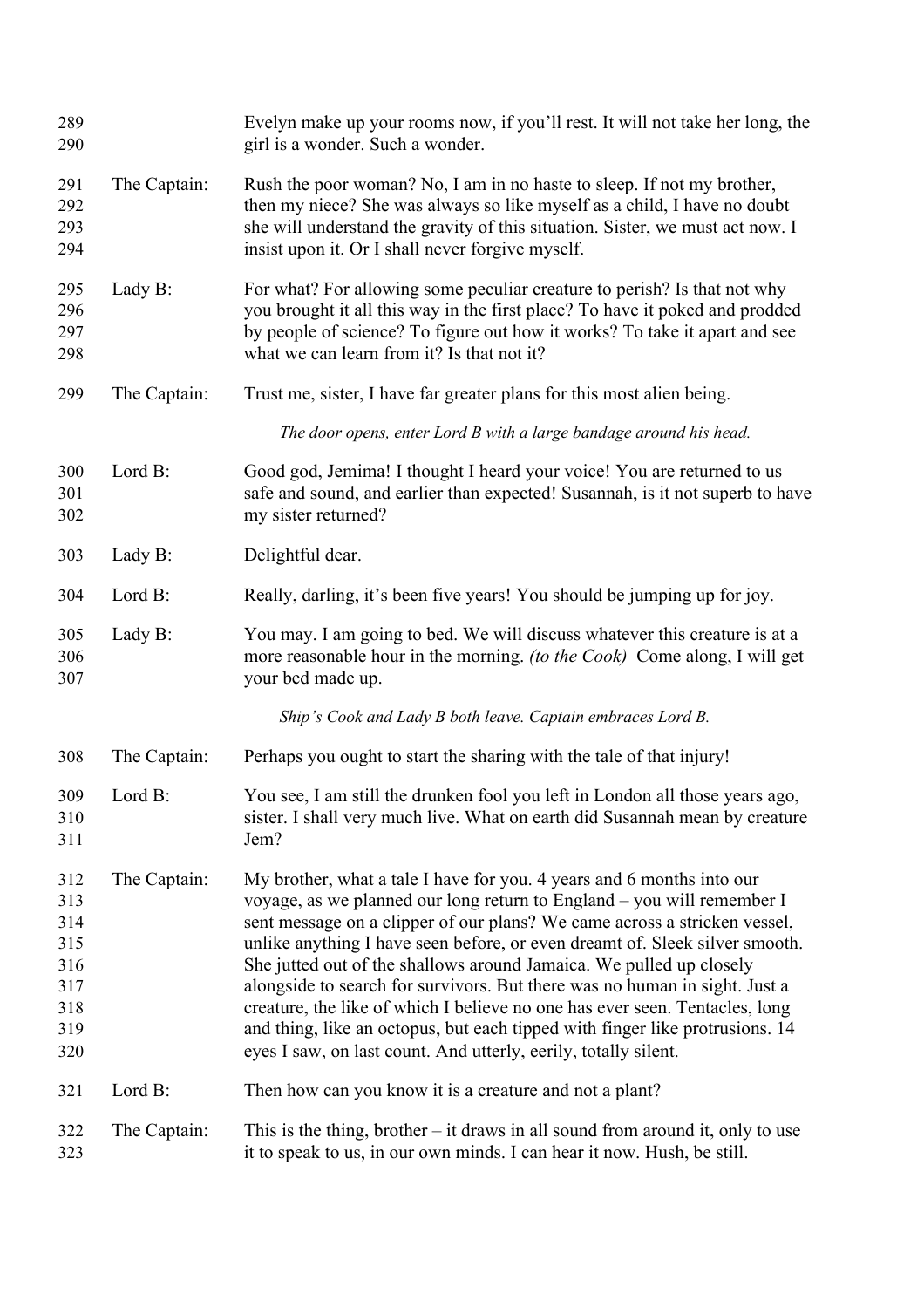| 324                             | The Creature: | (voice) Learned travellers!                                                                                                                                                                                                                                                                                           |
|---------------------------------|---------------|-----------------------------------------------------------------------------------------------------------------------------------------------------------------------------------------------------------------------------------------------------------------------------------------------------------------------|
| 325                             | The Captain:  | Shhh, did you hear? It speaks to me, brother. In such gentle tones.                                                                                                                                                                                                                                                   |
| 326                             | Lord B:       | Softly, low.                                                                                                                                                                                                                                                                                                          |
| 327                             | The Creature: | (voice) Weak, weaker.                                                                                                                                                                                                                                                                                                 |
| 328<br>329                      | The Captain:  | Return the creature. That is my plan. It has told me all of its desire to return<br>to their home. It is a bigger journey than even I am used to.                                                                                                                                                                     |
| 330                             | The Creature: | (voice) Oh learned traveller. Assist my return. I beg of you. So close now.                                                                                                                                                                                                                                           |
| 331                             | Lord B:       | Where to? Your home? Where is your home? How can we assist you?                                                                                                                                                                                                                                                       |
| 332                             | The Creature: | (voice) Underneath the Moon. I will teach you how. If you will allow me.                                                                                                                                                                                                                                              |
| 333<br>334<br>335<br>336        | Lord B:       | Every effort must be made. Such a gentle voice! On the morrow, we shall<br>plan. I know of a man who has been working on a new method to reach the<br>stars. Perhaps we'll be able to convince him of our plight also? No one who<br>hears that voice can refuse to help, I'm certain.                                |
| 337<br>338<br>339               | The Captain:  | No, you're quite right dear brother. Let us get some rest, for tomorrow will<br>be the beginning of a truly great adventure. I wonder, Charles, should relate<br>our tale to Jacky?                                                                                                                                   |
| 340<br>341<br>342<br>343<br>344 | Lord B:       | You have not seen her? Perhaps we had best work secretly, for now. You<br>know how deeply she desires for adventure, and I fear her mother's fervent<br>disapproval will only force her to chase it harder. This is an ideal<br>opportunity for her to break free of Susannah's grasp, but is this the right<br>time? |
| 345                             | The Captain:  | Ever wise. I will think on it and will decide before we depart.                                                                                                                                                                                                                                                       |
|                                 |               | The Captain and Lord B leave the room $-\frac{q}{u}$ change essential here for<br>Jacky enters via the opposite door.                                                                                                                                                                                                 |
| 346                             | Jacky:        | To adventuring!                                                                                                                                                                                                                                                                                                       |
|                                 |               | Jacky charges out of the door behind them. Enter Lady B through the other<br>door.                                                                                                                                                                                                                                    |
| 347                             | Lady B:       | Good lord, where can that cat have got to? Dinah? Come along now.                                                                                                                                                                                                                                                     |
|                                 |               | Enter Ships cook from the first door talking.                                                                                                                                                                                                                                                                         |
| 348                             | Ship's Cook:  | Where can she be? I 'ate the blasted beast but still I search.                                                                                                                                                                                                                                                        |
| 349                             | Lady B:       | Have you seen a black and white cat on your way down stairs?                                                                                                                                                                                                                                                          |
| 350                             | Ship's Cook:  | So I was jus' about to ask the same question of you, 'fact.                                                                                                                                                                                                                                                           |
|                                 |               | Enter Dinah The Ship's Cat, who jumps up on to the sofa.                                                                                                                                                                                                                                                              |
|                                 |               |                                                                                                                                                                                                                                                                                                                       |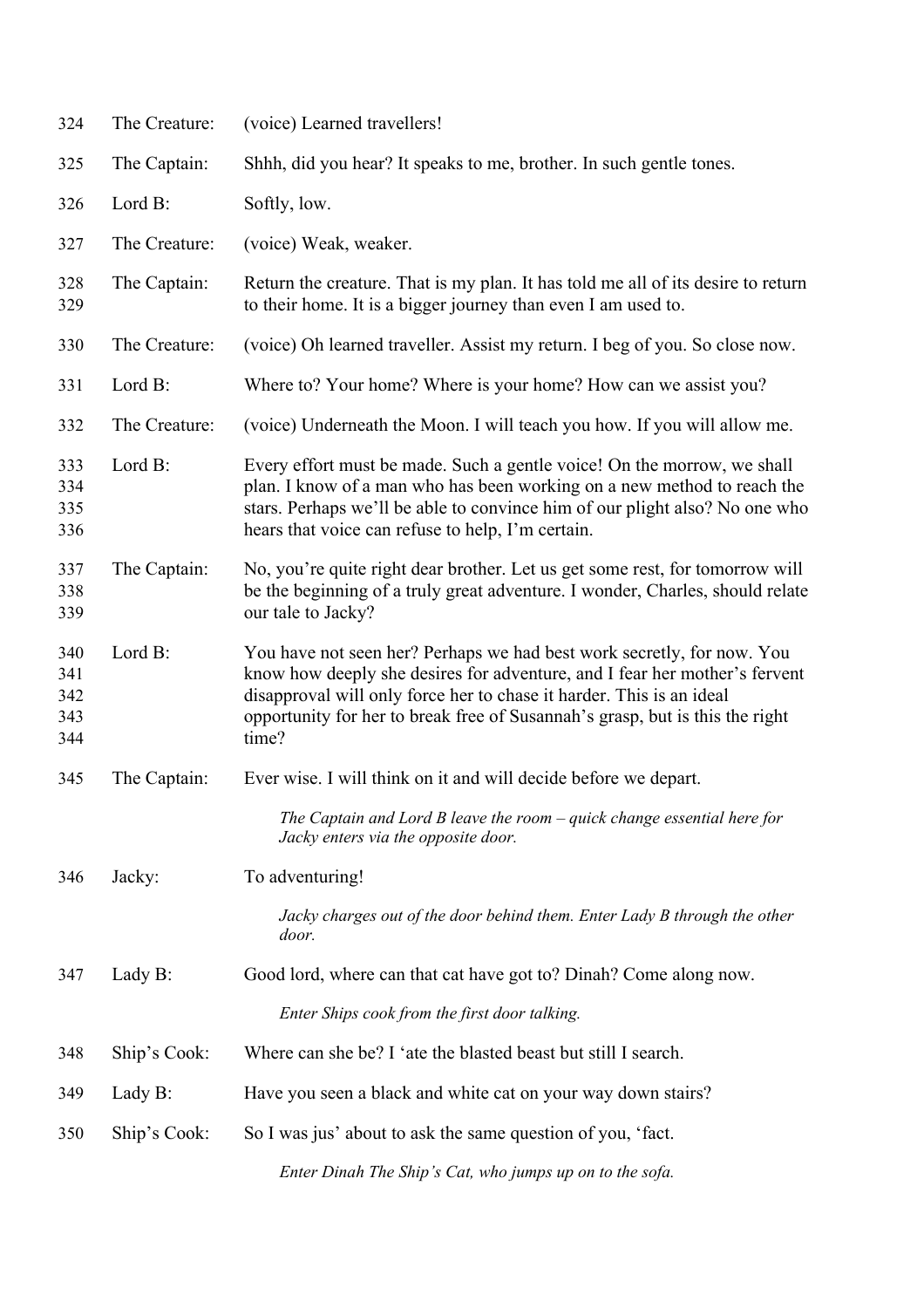| 351               | Lady B:      | There you are! You silly thing, where did you get to now then?                                                                                                      |
|-------------------|--------------|---------------------------------------------------------------------------------------------------------------------------------------------------------------------|
|                   |              | Dinah cocks her head to one side.                                                                                                                                   |
| 352<br>353<br>354 | Ship's Cook: | Now? That'd be my cat, ma'am. An' she's coming back on board my ship,<br>back to mousing my galley, an' she'll do it proper on our next voyage, I'll<br>warrant it. |
| 355               | Lady B:      | This is Dinah, my cat. She went missing 5 years ago <i>(realises)</i> Oh, I see.                                                                                    |
| 356<br>357        | Ship's Cook: | 'Ere, ma'am, I ain't got a lot in this life, but this 'ere cat 'as been by my<br>side, reluctant like, for the past 5 year, so she be mine now.                     |
| 358               | Lady B:      | What makes you think that? We have had her from only a kitten.                                                                                                      |
| 359               | Ship's Cook: | Now aboard Cap'n's ship, we 'ad a dis' greement, we'd talk it out proper.                                                                                           |
| 360               | Lady B:      | Right. I say we let Dinah decide where her fate lies. That fair?                                                                                                    |
| 361               | Ship's Cook: | Right so.                                                                                                                                                           |
|                   |              |                                                                                                                                                                     |

*Lady B and Ship's Cook look at Dinah. She merely washes herself. This goes on for several beats, before she makes to make a move – then changes her mind and lies back down. Lady B and Ship's cook watch her as the lights go down for the end of the act.*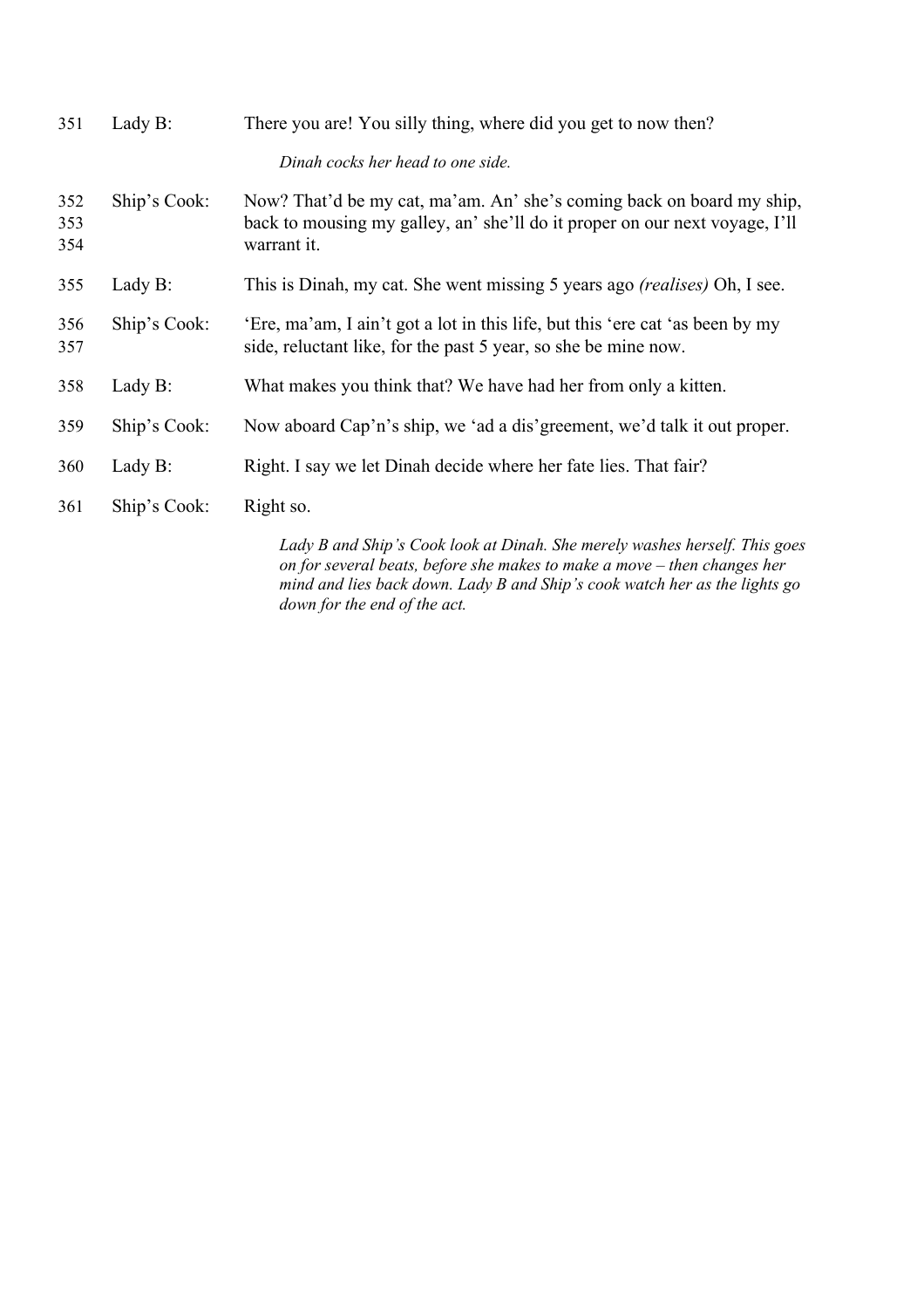# **ACT 2. SCENE 2. A LABORATORY IN PRAGUE**

*Lord B and The Captain stand in awe at the foot of a rocket ship, wearing space suits. A small ladder leads up to the open door.*

- Lord B: Never in my life did I imagine I'd take a journey into space.
- The Captain: Every dream of mine is coming true, before my eyes. Truly the greatest honour one can have. To be up, amongst the stars that have long guided me on the sea.
- Lord B: Alexander said that humans used to travel into space before the collapse. He came across some articles in the few remaining libraries in Baikonur before they raised them to the ground.
- The Captain: Dear brother, we are fortunate you had such a friend at your disposal.
- The Creature: (voice) Learned travellers, the time us upon us. I will guide you once the ship is in space. Have no fear, friends. I am certain of our mission's success. It was foretold.
- Lord B: Disaster may strike us, dear sister, but we will have ventured to try.
- The Captain: You are correct, Charles. And try we must, to save this gentle creature.
- Lord B: Even so, I fear we should have explained our mission to Susannah and Jacky. Should the worst happen, they will have no knowledge of the reason we have not returned from our European trip.
- The Captain: Perhaps. I prepared a letter, which I put into the hands of my trusted Ship's Cook, that she will give to your wife if we have not returned in 6 weeks. And she gave me some of her speciality foods for the journey. If she packed her Cheesecake yet you are in for a treat-

*The Captain opens the rucksack and pulls out a bag of saveloys*

- Lord B: That's not-
- The Captain: This! Of all the food she could have packed, she chose the one meal she knows I detest. If her porridge were not so fine, I'd fire her for being useless.
- The Creature: (voice) Soft, friends, it is time to depart. I am comfortable here, in the belly of your ship – join me as we make way. *(Lord B and The Captain board the rocket, as The Creature talks)* You have made a very old being happy.

*Once The Captain is aboard, Lord B takes a little longer to get inside. As he struggles, Jacky enters the office hastily doing up her space suit. Once Lord B is inside, Jacky follows him, and the door shuts.*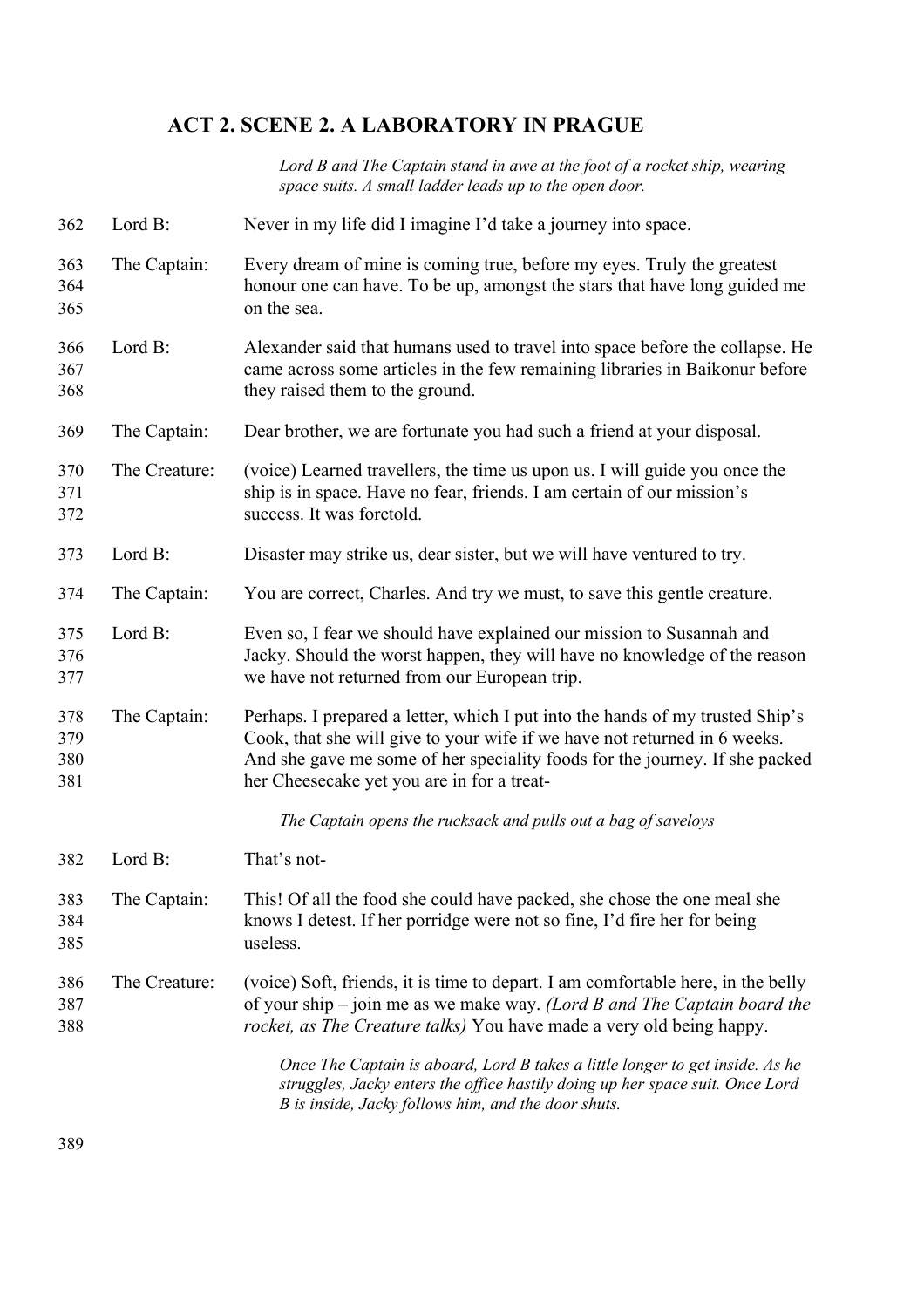# **ACT 3. SCENE 1. THE ROCKET, HALFWAY TO THE MOON**

*The bridge on a very retro looking spaceship that would not be out of place in a 1980s space adventure. The Captain is sitting alone, watching the stars out of the window.*

 The Captain: You look so small, planet. Those vast seas I've spent my life traversing now look no larger than my thumb nail. I thought I should look upon you in awe, but I cannot find the words for such a feeling. I am honoured to have sailed you, planet. And honoured to leave you now too. The Creature: (voice) Our Captain, you speak so eloquently of your world. We have watched, my people, we have watched the earth for many thousands of years. We feared once your technology collapsed, we would never again see you reach the surface of our cold moon. We cheered you on from afar. Today is momentous for us both. The Captain: Here I stand, looking upon my beautiful planet, and all I can think is how much young Jacky would have adored standing here. Alas, everything divides us from our adventures together. *Enter Lord B* Lord B: Right, Jemima. What is today's plan of action? How far left to go. The Captain: Only the same distance again. A few days more, Charles. Then the return. Lord B: Never mind the return, how long are we to explore the glorious Moon? The Captain: No time at all, brother. We must return home as soon as possible. Lord B: Even though we have come so far, we wont get your desired adventure? The Captain: Even so. Space is no place for me, brother. I long for the splash of the waves, the smell of sea salt in the air. The fair Moon has no air. Lord B: Returning home is your only desire then? Where is your adventurous spirit, sister? The Captain: Remember, Charles. I never dreamed of adventure, just the sea. I am proud to stand here, amongst the stars, and say I have been here. But it has not the raw intensity of the sea that I long for. The roaring of the winds, and the hearty crew. This is not for me, dear Charles. Lord B: So be it. We shall return the gentle creature to its home, then to our own home we shall return. What a story we shall have to share of our time! The Captain: Everyone will be so shocked. Space. Maybe we shall bring in the start of a new period in human prosperity. Reignite the spark that drove us to the moon before, perhaps.

*The Captain begins to cry.*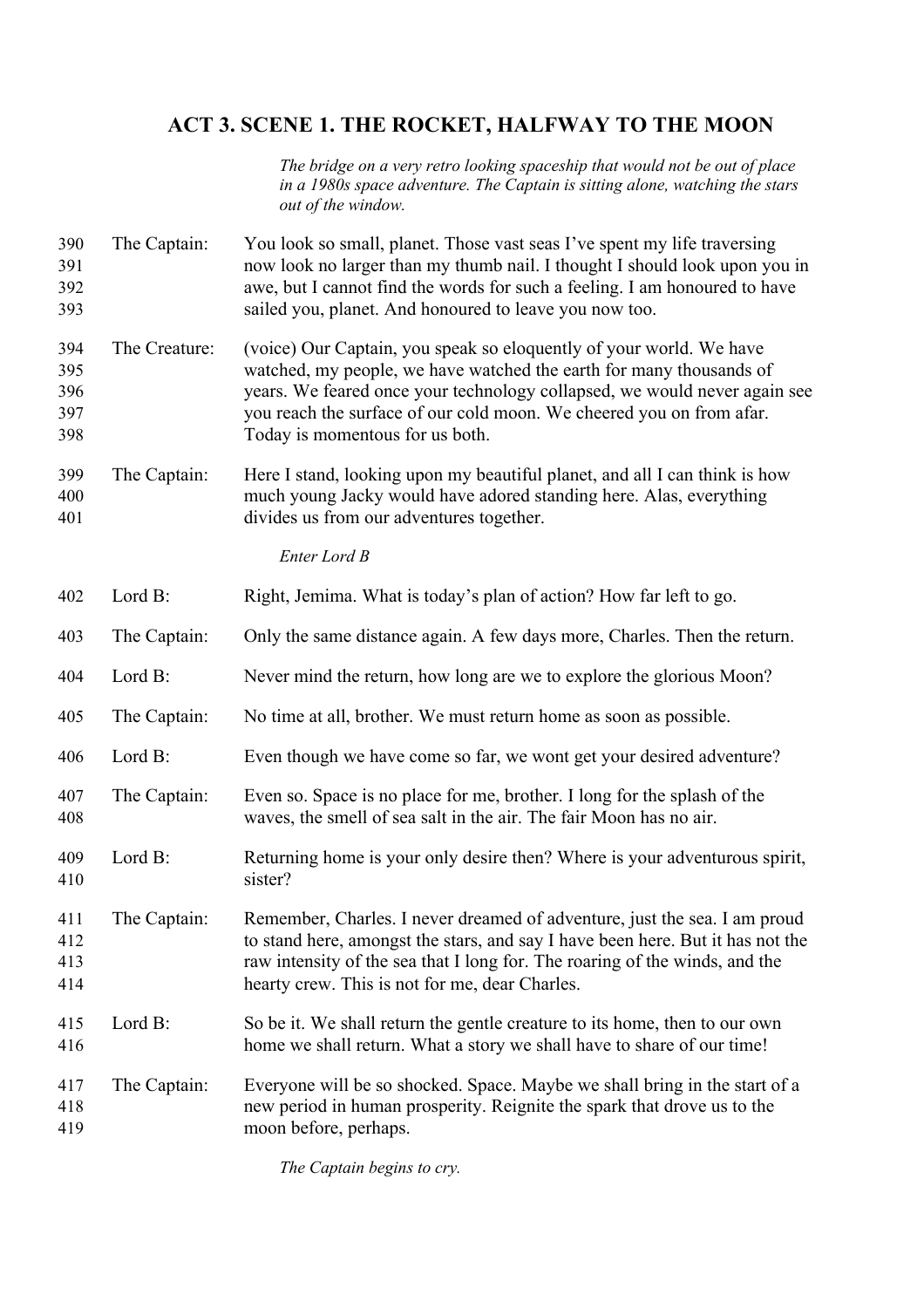| 420                             | Lord B:       | Surely you can not be sad? We are amongst the stars! The stars!                                                                                                                                                                                                                                                                                                            |
|---------------------------------|---------------|----------------------------------------------------------------------------------------------------------------------------------------------------------------------------------------------------------------------------------------------------------------------------------------------------------------------------------------------------------------------------|
| 421<br>422<br>423<br>424        | The Captain:  | Sad that our beloved Jacky could not have joined us. Imagine how she<br>would have loved this adventure. I wish she could have been here – and<br>then beside me, ever more, as we made our way around that pale blue orb<br>below us. Forgive me, brother. $I - I$ must be alone for a while now.                                                                         |
|                                 |               | The Captain sobs as she leaves the deck.                                                                                                                                                                                                                                                                                                                                   |
| 425<br>426<br>427<br>428        | The Creature: | (voice) Wishing, for them, will not make it so. Their fortunes are written,<br>and cannot be altered. They will never travel together, on Earth, now. With<br>all of myself I wish I could make it so. But they will always try. And<br>always fail. It is their long adventure that cannot end, and will never start.                                                     |
| 429<br>430<br>431               | Lord B:       | Then my heart aches for them. They will neither one of them be content<br>with their lot, no matter how many adventures they may undertake. If only<br>it could be so.                                                                                                                                                                                                     |
|                                 |               | Jacky tumbles out of a panel in the back wall holding a copy of Playboy.                                                                                                                                                                                                                                                                                                   |
| 432                             | Jacky:        | Oh! Ow!                                                                                                                                                                                                                                                                                                                                                                    |
| 433                             | Lord B:       | What- Jaqueline!                                                                                                                                                                                                                                                                                                                                                           |
| 434<br>435<br>436<br>437<br>438 | Jacky:        | Easy, papa, I was stuck in there with these pornographic magazines from<br>centuries past. Did our ancestors really require such modification, or<br>perhaps have we evolved to have smaller, more sensibly sized breasts for<br>feeding and clothing since this filth was published? I can't believe we ever<br>needed such little clothing before the collapse happened. |
| 439                             | Lord B:       | Dear gods, what on Earth are- wait! On Earth! You said on Earth!                                                                                                                                                                                                                                                                                                           |
| 440                             | Jacky:        | Heavens papa, who were you talking to? It could not have been me.                                                                                                                                                                                                                                                                                                          |
| 441                             | Lord B:       | Earth! Earth.                                                                                                                                                                                                                                                                                                                                                              |
| 442                             | Jacky:        | Have you banged your head again, father? You do not make any sense.                                                                                                                                                                                                                                                                                                        |
| 443<br>444                      | Lord B:       | Earth! You brilliant creature! You clever brilliant creature. Can it be done?<br>Really?                                                                                                                                                                                                                                                                                   |
| 445<br>446                      | The Creature: | (voice) You understand they cannot be together once they return? The fates<br>have decreed.                                                                                                                                                                                                                                                                                |
| 447                             | Jacky:        | Dear god, what is that sound? Where does that beautiful sound come from?                                                                                                                                                                                                                                                                                                   |
| 448<br>449<br>450<br>451        | Lord B:       | My word, on Earth! But on the Moon! Perhaps I can persuade Jemima to<br>extend our visit after all. Dear Jaqueline. The fates have kept you and my<br>dear sister apart for so long. Our beautiful creature here has discovered a<br>way for you to adventure together at last. You can be together, here. Space.                                                          |
| 452                             | Jacky:        | Either I have gone mad, or nothing here makes sense. Which is it?                                                                                                                                                                                                                                                                                                          |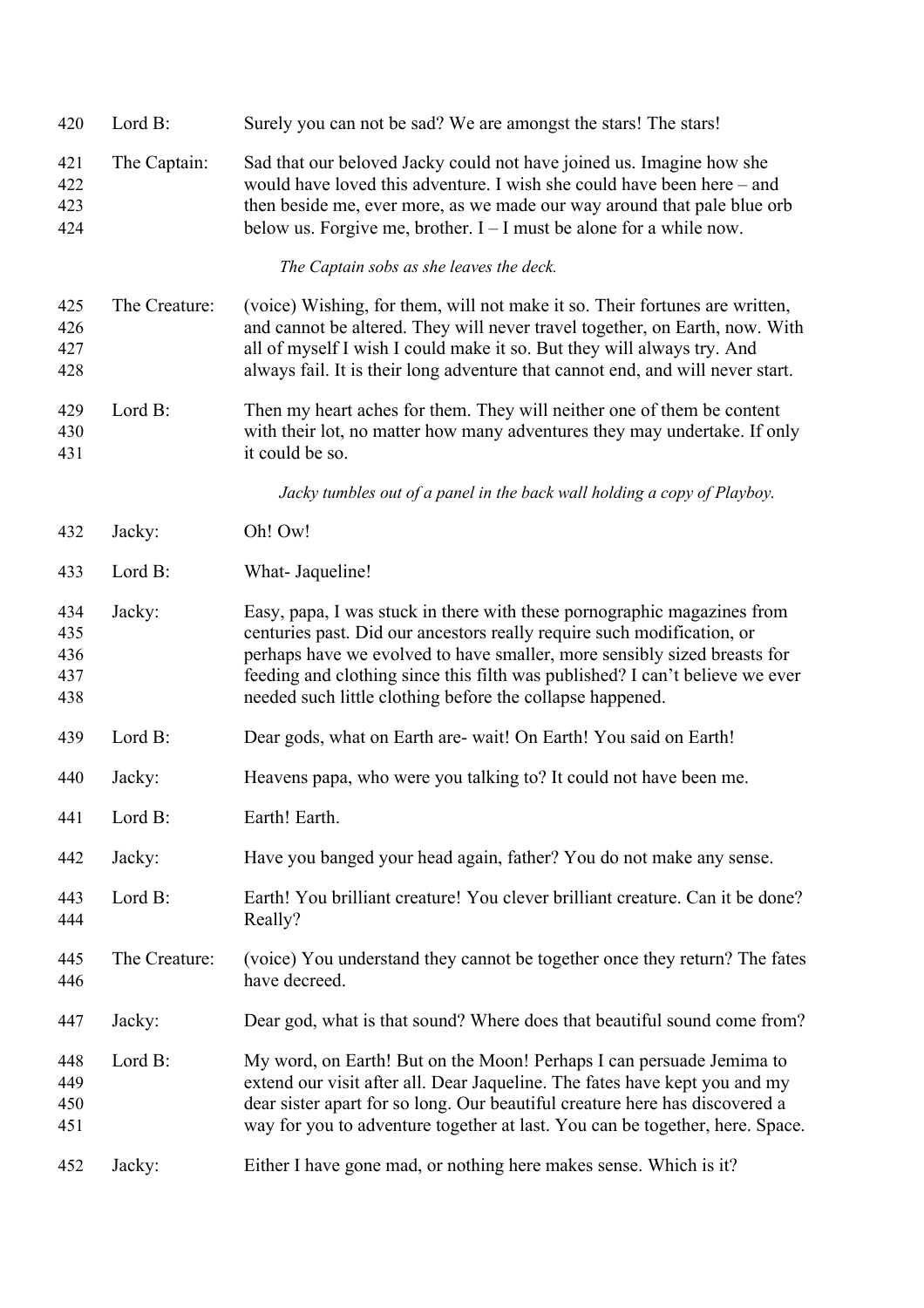| 453 | Lord B: | Truly, I barely understand it myself, but it seems that your every attempt to |
|-----|---------|-------------------------------------------------------------------------------|
| 454 |         | travel with your aunt has been thwarted by some higher power – the fates,     |
| 455 |         | as it were. But they can only affect your adventures on Earth. We are here,   |
| 456 |         | thousands of miles above the planet, and soon to be on the Moon.              |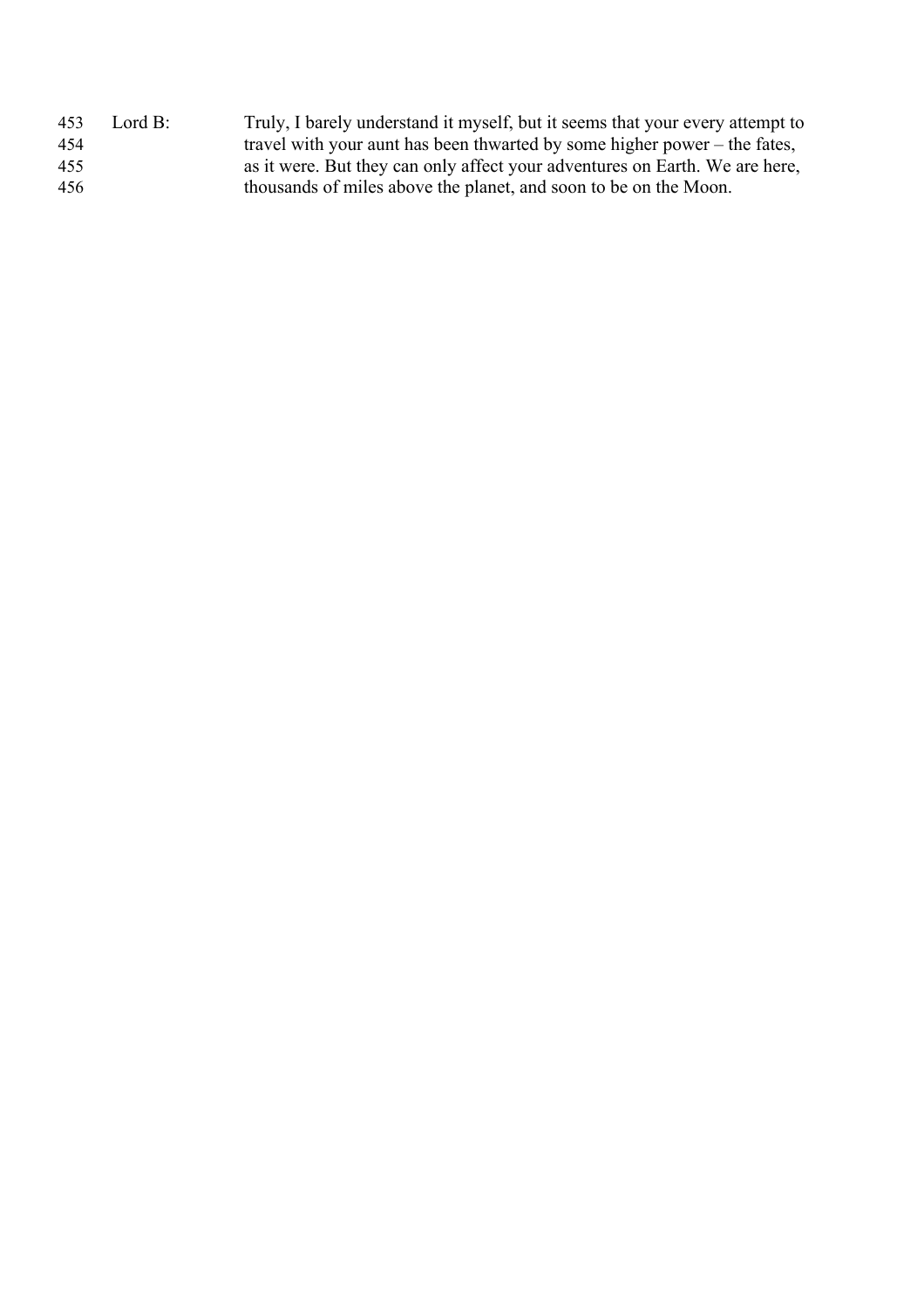# **ACT 3. SCENE 2. ON THE MOON**

*The same flight deck as before. Lord B looks out of the window looking forlorn. Jacky bounds in.*

| 457 | Jacky:  | Nearly ready.                                                            |
|-----|---------|--------------------------------------------------------------------------|
| 458 | Lord B: | You are?                                                                 |
| 459 | Jacky:  | Exceptionally so.                                                        |
| 460 | Lord B: | Only you?                                                                |
| 461 | Jacky:  | Unusually, aunt Jem is in a hurry to depart too. We've said goodbyes.    |
| 462 | Lord B: | Sad day.                                                                 |
| 463 | Jacky:  | Yes. In a way. We had time. It was more than we hoped.                   |
| 464 | Lord B: | Didn't want to say we had to go; you understand. But time ticks.         |
| 465 | Jacky:  | She and I found this plant. It reminds me of something. Any idea?        |
| 466 | Lord B: | A dead vegetable. The way it wilts. Pok choy! I detest the things.       |
| 467 | Jacky:  | So it does. We shall take it home, plant it in the garden.               |
| 468 | Lord B: | No! Don't!                                                               |
| 469 | Jacky:  | Then what shall I do with it? The creatures here don't want it.          |
| 470 | Lord B: | The compactors.                                                          |
|     |         | Jacky puts the plant in a small metal shoot.                             |
| 471 | Jacky:  | She told me of the letter. We will be back in time papa.                 |
| 472 | Lord B: | And you?                                                                 |
| 473 | Jacky:  | Uh huh?                                                                  |
| 474 | Lord B: | How are you? You are very well? You enjoyed your time with Jem?          |
| 475 | Jacky:  | More than I could have imagined. Beats adventures at sea I'm sure, papa. |
| 476 | Lord B: | Ah. Good.                                                                |
| 477 | Jacky:  | Don't worry, papa. Mother need not worry neither. I will stay home now.  |
| 478 | Lord B: | We'll see.                                                               |
| 479 | Jacky:  | Sure will!                                                               |
| 480 | Lord B: | Leave me now, child. Go finish packing your things. We must leave soon.  |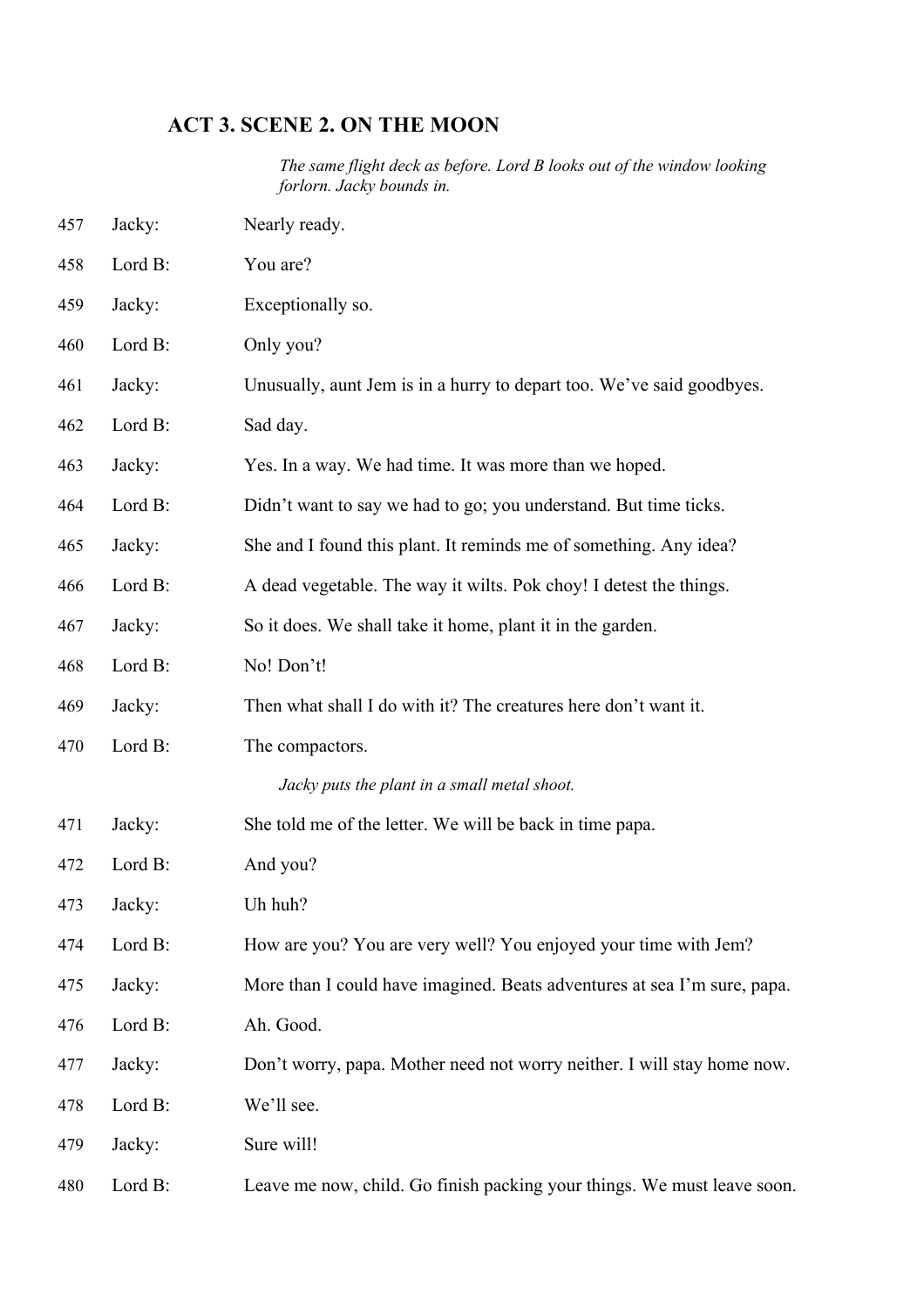| 481                      | Jacky:        | No, papa. I am all packed. I shall stay here as we rise.                                                                                                                                                                                                                                                         |
|--------------------------|---------------|------------------------------------------------------------------------------------------------------------------------------------------------------------------------------------------------------------------------------------------------------------------------------------------------------------------|
| 482<br>483<br>484<br>485 | The Creature: | (voice) Except, you cannot. You and your aunt needs always be apart. That<br>is the price you must pay for your adventures here. From this day forward,<br>as you leave our world, you must be a stranger to one another. Take your<br>place in your quarters so your aunt may board the deck. Now's the moment. |
| 486                      | Jacky:        | That's- but no one told me it would be now! I didn't know!                                                                                                                                                                                                                                                       |
| 487<br>488               | Lord B:       | We are sorry, Jacky. So very sorry. Remember your adventures here. You<br>must.                                                                                                                                                                                                                                  |
|                          |               | Jacky runs sobbing from the deck.                                                                                                                                                                                                                                                                                |
| 489                      | The Creature: | (voice) Then us.                                                                                                                                                                                                                                                                                                 |
| 490                      | Lord B:       | So soon?                                                                                                                                                                                                                                                                                                         |
| 491                      | The Creature: | Never forget.                                                                                                                                                                                                                                                                                                    |
| 492                      | Lord B:       | Thank you.                                                                                                                                                                                                                                                                                                       |
|                          |               | The roar of engines fire into life. Enter The Captain.                                                                                                                                                                                                                                                           |
| 493<br>494               | The Captain:  | Usually my favourite part of every voyage is the launch. Not so much<br>today.                                                                                                                                                                                                                                   |
| 495                      | Lord B:       | You did not tell Jacky the full deal the creature made with you?                                                                                                                                                                                                                                                 |
| 496                      | The Captain:  | Uh uh (shakes her head)                                                                                                                                                                                                                                                                                          |
| 497                      | Lord B:       | Here Jem (he hands her a tissue)                                                                                                                                                                                                                                                                                 |
| 498<br>499               | The Captain:  | Memories. I wanted to make memories. Those adventures will stay with us<br>both.                                                                                                                                                                                                                                 |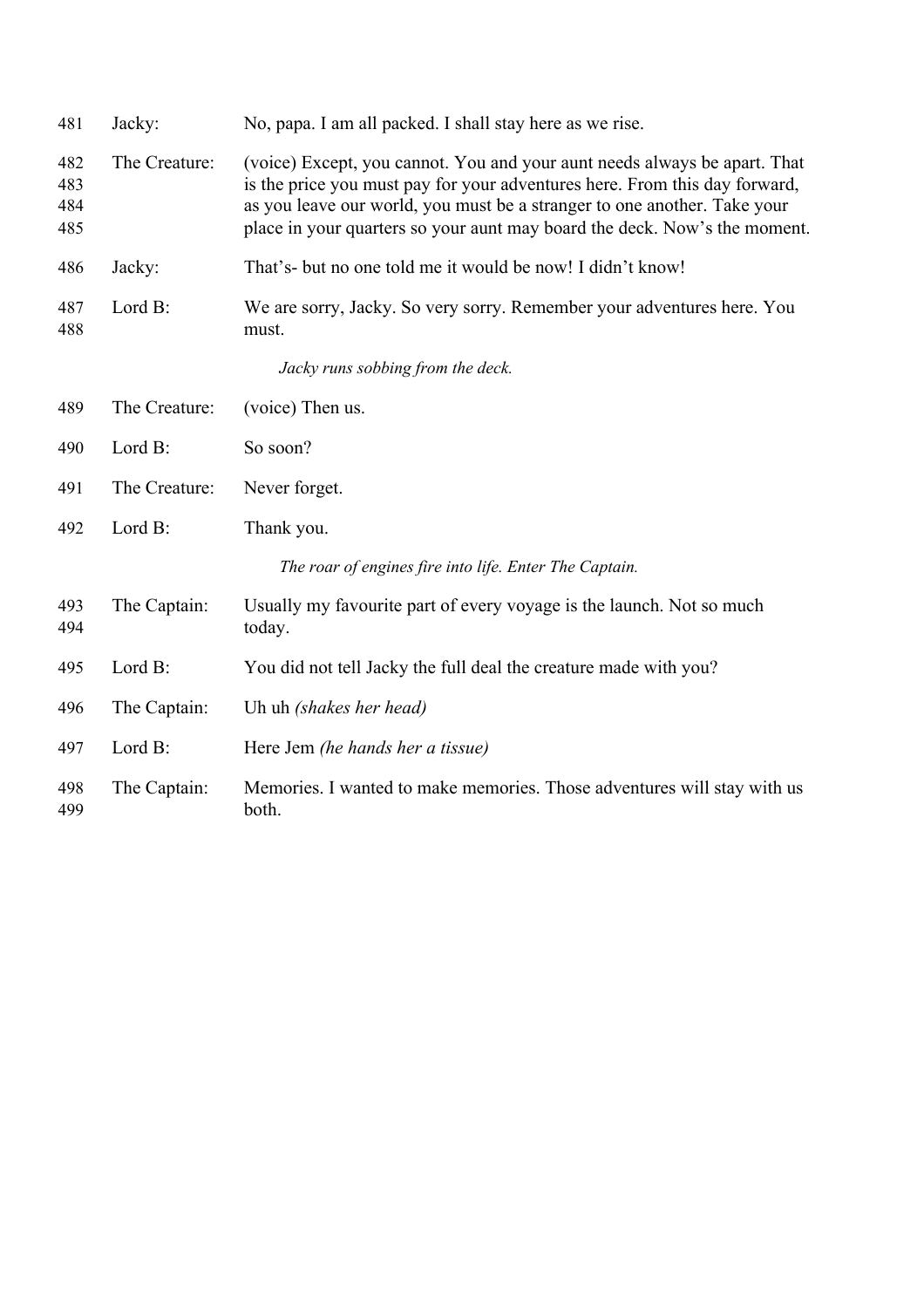### **ACT 3. SCENE 3. THE LANDING SITE, EGYPT.**

*A small shack. Lady B sits tapping her toes impatiently, holding onto a piece of paper. She looks repeatedly at her watch, sighing. It is hot, she is uncomfortable.*

*A loud roar as the ship lands. Enter Lord B*

- Lord B: Here's the lady I've been longing to see. My beautiful wife. Who has brought the whiskey I asked for in my letter. It made it to your hands ok, I see.
- Lady B: Everything you have ever told me has been a lie, hasn't it Charles. I don't seek adventure, I'm not going to do anything ridiculous to bring shame to the family. I'm not going to dash off into OUTER SPACE with my only heir to run some errand for god knows what or who! Speak then!
- Lord B: Never mind all that darling, where's my kiss from my beautiful wife, hey?
- Lady B: You do not deserve one. I have never been so cross, ever. Ever!
- Lord B: Really dear, I quite believe you. But look I have brought home our daughter and my sister in safety, the creature has been returned home, and what an adventure I have to tell the lads at the club on Monday! They shall never believe a word of it. They'll just think I was drunk again!

#### *The Captain steps down off the ship.*

 Lady B: Now that you're home, will you be staying a while? We lost you for 5 years last time, and I'm certain Jaqueline will want to keep you around a little longer.

*Silence. The Captain and Lord B look at each other sadly.*

 The Captain: Russia. Sister. That's the next adventure. I had a commission come through before I went away. I sail for Novorossiysk on the next tide. Jacky will not miss me. Nor want for adventure herself, I hope. Do not keep her in, Susannah. A girl must needs see the world. It is a truly beautiful place.

*A horn honks, The Captain salutes Lord and Lady B, then leaves quickly.*

- Lady B: Ever since I've known her, I've never known her ever to be still.
- Lord B: Loves the world. Loves travel. Loves adventure. If we can't do the things we love in life, then what is the point to it all. Space gave me some perspective darling. Let's let our brave adventurer go out into the world. A little perspective would do her good too. See more of what life is.

Lady B: She could join Jemima in Russia? She would be safe with her?

*A beat. Lord B cannot find the words to explain the problem.*

*Enter Jacky from the ship.*